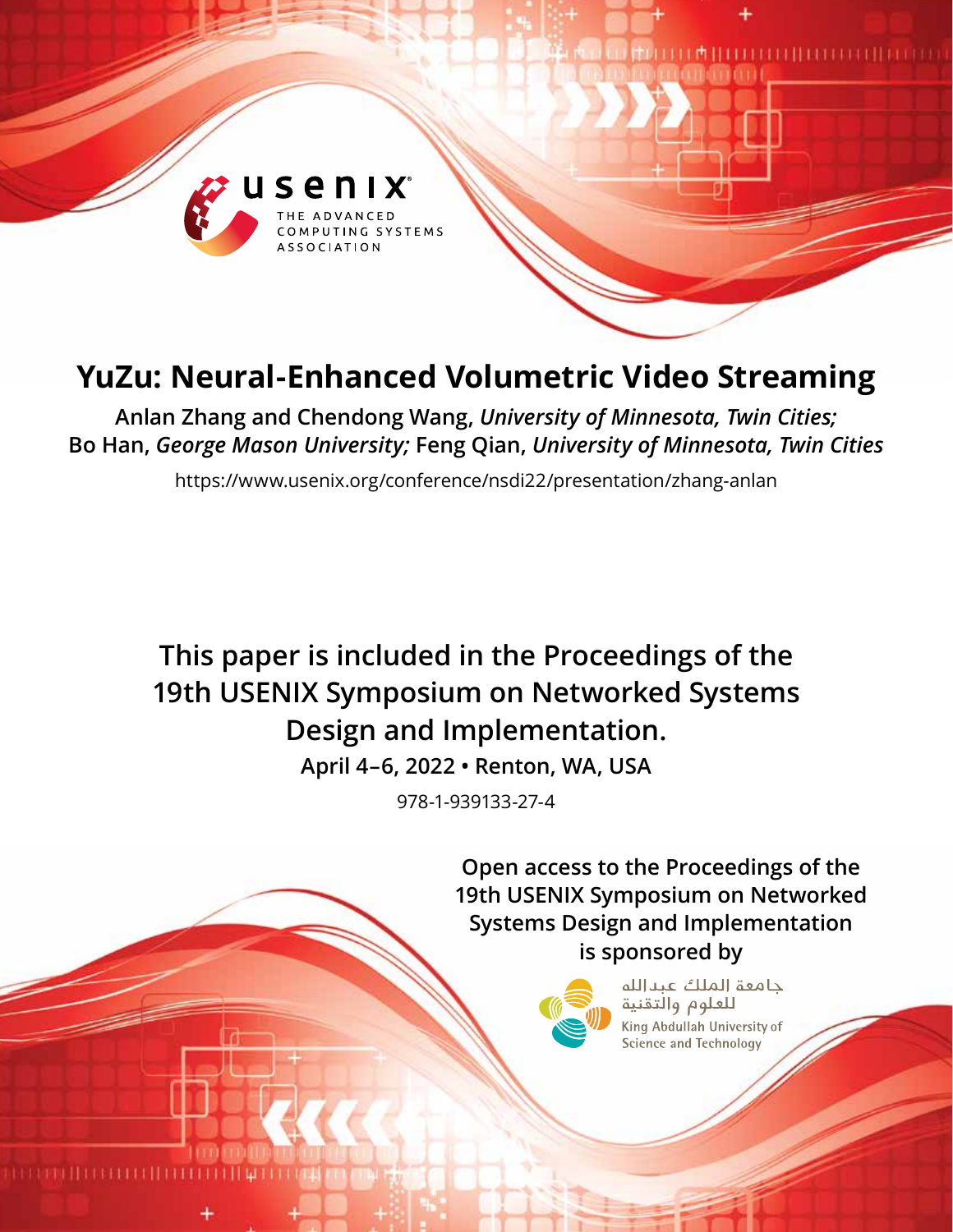# YuZu: Neural-Enhanced Volumetric Video Streaming

*Anlan Zhang*<sup>1</sup> *Chendong Wang*1<sup>∗</sup> *Bo Han*<sup>2</sup> *Feng Qian*<sup>1</sup> <sup>1</sup>University of Minnesota, Twin Cities <sup>2</sup>George Mason University

#### Abstract

Differing from traditional 2D videos, volumetric videos provide true 3D immersive viewing experiences and allow viewers to exercise six degree-of-freedom (6DoF) motion. However, streaming high-quality volumetric videos over the Internet is extremely bandwidth-consuming. In this paper, we propose to leverage 3D super resolution (SR) to drastically increase the visual quality of volumetric video streaming. To accomplish this goal, we conduct deep intra- and inter-frame optimizations for off-the-shelf 3D SR models, and achieve up to 542× speedup on SR inference without accuracy degradation. We also derive a first Quality of Experience (QoE) model for SR-enhanced volumetric video streaming, and validate it through extensive user studies involving 1,446 subjects, achieving a median QoE estimation error of 12.49%. We then integrate the above components, together with important features such as QoE-driven network/compute resource adaptation, into a holistic system called YuZu that performs line-rate (at 30+ FPS) adaptive SR for volumetric video streaming. Our evaluations show that YuZu can boost the QoE of volumetric video streaming by 37% to 178% compared to no SR, and outperform existing viewport-adaptive solutions by 101% to 175% on QoE.

#### <span id="page-1-1"></span>1 Introduction

Volumetric video is an emerging type of multimedia content. Unlike traditional videos and 360° panoramic videos [\[28,](#page-13-0) [53\]](#page-15-0) that are 2D, every frame in a volumetric video consists of a 3D scene represented by a point cloud or a polygon mesh. The 3D nature of volumetric video enables viewers to exercise six degree-of-freedom (6DoF) movement: a viewer can not only "look around" by changing the yaw, pitch, and roll of the viewing direction, but also "walk" in the video by changing the translational position in 3D space. This leads to a truly immersive viewing experience. As the key technology of realizing telepresence [\[49\]](#page-14-0), volumetric video has registered numerous applications. They can be viewed in multiple ways: through VR/MR (virtual/mixed reality) headsets or directly on PCs (similar to how we play 3D games).

Despite the potentials, streaming volumetric videos over the Internet faces a key challenge of high bandwidth consumption. High-quality volumetric content requires hundreds of Mbps bandwidth [\[27,](#page-13-1) [71\]](#page-15-1). To improve the Quality of Experience

(QoE) under limited bandwidth, prior work has mostly focused on viewport-adaptive streaming (*i.e.,* mainly streaming content that will appear in the viewport) [\[27,](#page-13-1) [41,](#page-14-1) [50\]](#page-14-2). However, they are ineffective when the entire scene falls inside the viewport. They also require 6DoF motion prediction that is unlikely to be accurate for fast motion. Some other proposals explored remote rendering [\[26,](#page-13-2)[52\]](#page-15-2) (*e.g.,* having an edge node transcode 3D scenes into regular 2D frames). However, they require not only 6DoF motion prediction, but also edge/cloudside transcoding that is difficult to scale, as summarized in Table [1.](#page-2-0)

In this paper, we employ a different and orthogonal approach toward improving the QoE of volumetric video streaming through *3D super resolution* (3D SR). SR was initially designed for improving the visual quality of 2D images [\[21,](#page-13-3) [65\]](#page-15-3). Recently, researchers in the computer vision community developed SR models for point clouds [\[43,](#page-14-3) [61,](#page-15-4) [63,](#page-15-5) [70\]](#page-15-6). This inspires us to employ SR for volumetric video streaming, as each frame of a volumetric video is typically either a point cloud or a 3D mesh.<sup>[1](#page-1-0)</sup> Although there have been recent successful attempts on applying SR to 2D video streaming [\[22,](#page-13-4)[39,](#page-14-4)[68\]](#page-15-7), 3D-SR-enhanced volumetric video streaming is unique and challenging due to the following reasons.

● There is a fundamental difference between *pixel-based* 2D frames and volumetric frames consisting of *unstructured 3D points*, making processing volumetric videos (even without SR) vastly different from 2D videos.

• Due to its 3D nature, the computation overhead of 3D SR is very high. We apply off-the-shelf 3D SR models to volumetric videos [\[1\]](#page-13-5), and find that the runtime performance of 3D SR is unacceptably poor – achieving only ∼0.1 frames per second (FPS) on a PC with a powerful GPU. In contrast, 2D SR can achieve line-rate upsampling by simply downscaling the model [\[68\]](#page-15-7), but we find that only doing model downscaling is far from being adequate for line-rate 3D SR (*i.e.,* at 30+ FPS). • Given its recent debut, there lacks research on basic in-

frastructures such as tools and models supporting volumetric video streaming. For example, there is no QoE model for volumetric videos that can guide bitrate adaptation or critical SR parameter selection; the wide range of factors affecting the QoE make constructing such a model quite challenging.

● There are other practical challenges to overcome, such as a lack of color produced by today's 3D SR models.

To address the above challenges, we begin by developing to

<sup>\*</sup> Current affiliation: University of Wisconsin, Madison.

<span id="page-1-0"></span><sup>&</sup>lt;sup>1</sup>We focus on point-cloud-based volumetric videos in this work, but the key concepts of YuZu also apply to mesh-based volumetric videos.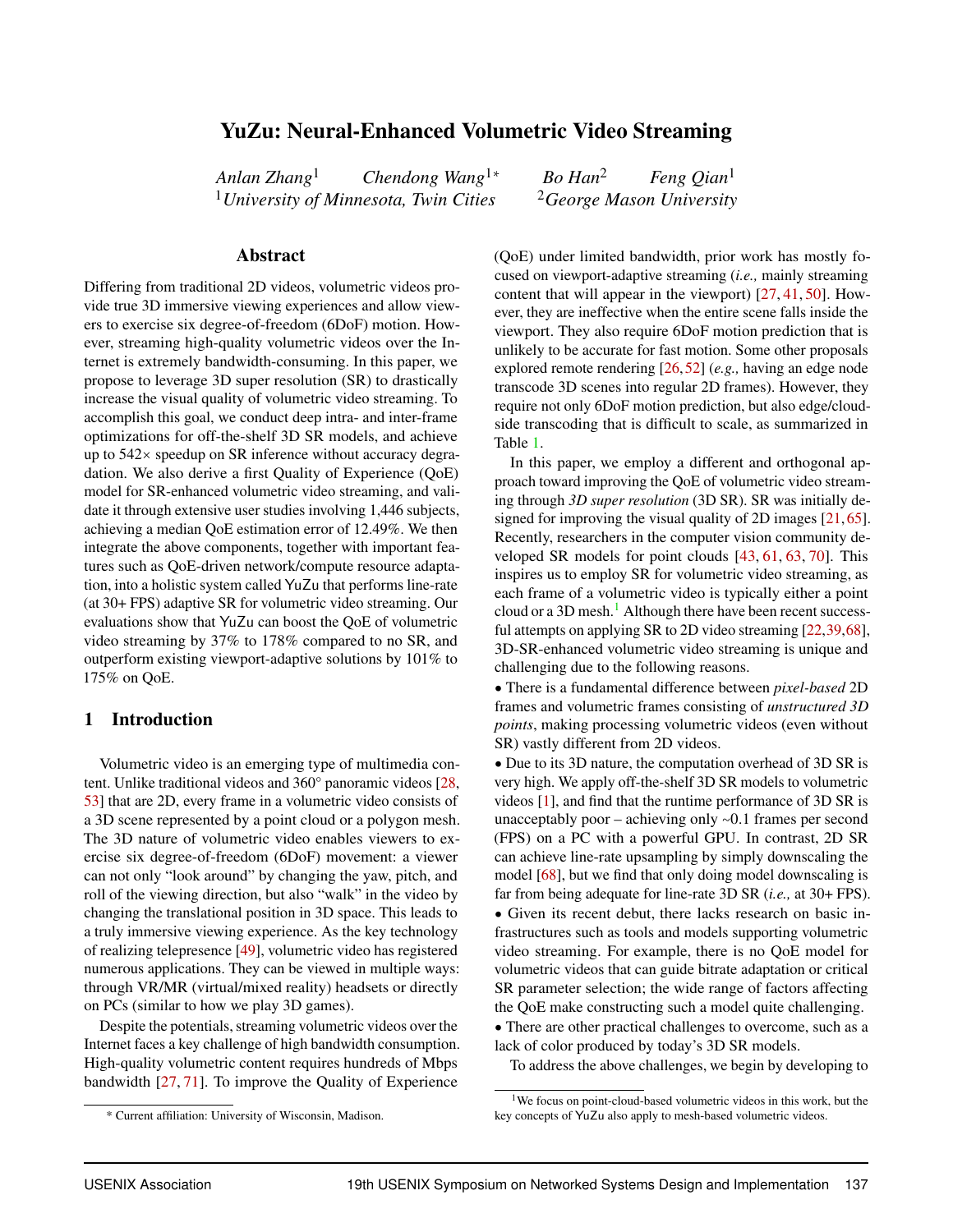<span id="page-2-0"></span>

| <b>Schemes</b>                                                                                                              | Refs     | Advantages $(\bigoplus)$ and Disadvantages $(\bigoplus)$                                                                |  |  |  |
|-----------------------------------------------------------------------------------------------------------------------------|----------|-------------------------------------------------------------------------------------------------------------------------|--|--|--|
| Direct Streaming                                                                                                            | N/A      | $\bigoplus$ Easy to implement, best QoE (if bandwidth is sufficient). $\bigoplus$ Highest network bandwidth (BW) usage. |  |  |  |
| $Direct + VA$                                                                                                               | [27.41]  | $\bigoplus$ Lower BW usage. $\bigoplus$ BW saving depends on user's motion, QoE depends on motion prediction.           |  |  |  |
| $Direct + SR$                                                                                                               | YuZu     | $\bigoplus$ Good QoE, further lower BW usage, adaptively trades compute resource for BW. $\bigoplus$ Requires training. |  |  |  |
| <b>Remote Rendering</b>                                                                                                     | [26, 52] | $\bigoplus$ Lowest BW usage. $\bigoplus$ QoE depends on motion prediction, need edge support (poor scalability).        |  |  |  |
| Table 1: Four categories of volumetric video streaming approaches $(VA = V_i)$ and $A$ daptation; $SR = Super Resolution$ . |          |                                                                                                                         |  |  |  |

our knowledge a first QoE model for assessing SR-enhanced volumetric video streaming. The model takes into account a variety of factors that may affect the QoE, such as video resolution (*i.e.*, point density)<sup>[2](#page-2-1)</sup>, viewing distance, upsampling ratio, SR-incurred distortion, and QoE metrics from traditional video streaming. We validate our model by conducting two IRB-approved user studies involving 1,446 voluntary participants from 40 countries, using a major genre of volumetric content, *i.e.,* portraits of single/multiple people. The validation results confirm its accuracy, with a median QoE estimation error of 12.49%. Our user studies offer definitive evidence that 3D SR can significantly boost the QoE of volumetric video streaming.

Next, we design, implement, and evaluate YuZu, which is to our knowledge a first SR-enhanced volumetric video streaming system. At its core, YuZu deeply optimizes the end-to-end upsampling pipeline in three aspects: *intra-frame SR*, *inter-frame SR*, and *network-compute resource management*, whose synergy helps drastically improve the runtime performance of SR while retaining the inference accuracy.

For intra-frame SR, our approaches are not limited to generic optimizations for deep learning models such as modifying SR models' structures for fast-paced SR. More importantly, we consider the factors that are unique to 3D SR and its data representation: we design a mechanism that leverages the low-resolution content (*i.e.,* the input to the SR model, which is typically discarded after being fed into the model) to reduce the SR model complexity; we also trim the preprocessing and post-processing stages of 3D SR and tailor them to volumetric video streaming. Note that these optimizations are generic, applicable to all the 3D SR models we have investigated [\[43,](#page-14-3) [61,](#page-15-4) [63,](#page-15-5) [70\]](#page-15-6).

For inter-frame SR, YuZu speeds up SR by caching and reusing 3D SR results across consecutive frames. Realizing that none of the 2D inter-frame encoding techniques can be directly applied to volumetric videos, we design an effective inter-frame content reference scheme for SR-enhanced point cloud streams, followed by robust criteria determining whether SR results can be reused between two frames. We then extend reusing SR results from two to multiple consecutive frames through a dynamic-programming-based optimization. The synergy of the above intra- and inter-frame acceleration schemes fills the huge gap between off-the-shelf 3D SR models' performance and what is required for line-rate upsampling of point cloud streams.

YuZu further performs network-compute resource man-

agement through making judicious decisions about the quality level of the to-be-fetched content and its upsampling ratio. These two decision dimensions are subject to the dynamic network bandwidth and limited compute resources, respectively, which need to be jointly considered given their complex tradeoffs – a unique challenge compared to traditional adaptive bitrate (ABR) video streaming. YuZu takes a QoE-driven approach by maximizing the utility function derived from our QoE model. To solve the underlying optimization problem in real time, we develop a hybrid, two-stage algorithm that employs coarse-grained and fine-grained search at different time to efficiently find a good approximate solution. In addition, YuZu performs fast colorization of SR results through efficient nearest point search.

We implement the above components and integrate them into YuZu in 10,848 lines of code. Our extensive evaluations indicate that YuZu can achieve line-rate, adaptive, highquality 3D SR. We highlight key evaluation results as follows. ● Our user study suggests that 3D SR can boost the volumetric video QoE by 37% to 178% compared to no SR.

• Our optimizations speed up 3D SR by  $140\times$  to  $542\times$  and reduce GPU memory usage by 68% to 90% with no accuracy degradation, compared to the vanilla SR models [\[43,](#page-14-3) [61\]](#page-15-4).

• Compared to a recently proposed viewport-adaptive volumetric video streaming system [\[27\]](#page-13-1), YuZu improves the QoE by 100.6% to 174.9%.

To summarize, we make the following contributions.

• We build an empirical QoE model for SR-enhanced volumetric videos, and validate it through large-scale user studies involving 1,446 participants. We build our models using volumetric content of single/multiple human portraits, a major application of volumetric video streaming. Note that the model can be applied to non-SR volumetric videos belonging to the same genre, with an SR ratio of 1.

• We propose and design YuZu, an SR-enhanced, QoE-aware volumetric video streaming system.

• We implement YuZu, and conduct extensive evaluations for its QoE improvement and runtime performance.

#### <span id="page-2-2"></span>2 Background and Motivation

Recently, the computer vision community extended SR to *static* point clouds [\[43,](#page-14-3) [61,](#page-15-4) [63,](#page-15-5) [70\]](#page-15-6). When applied to a video *v*, SR trains offline a deep neural network (DNN) model *M* that *upsamples* low-resolution frames  $L(v)$  to high-resolution ones  $H(v)$ , using the original (high-resolution) frames  $F(v)$  for training. In the online inference, the server sends  $M$  and  $L(v)$ to the client, which infers  $H(v) = M(L(v))$ . SR leverages the overfitting property of DNN to ensure that  $H(v)$  is highly

<span id="page-2-1"></span><sup>&</sup>lt;sup>2</sup>The resolution of a point cloud is defined as its point density; the resolution of a volumetric video is the avg. resolution of its point cloud frames.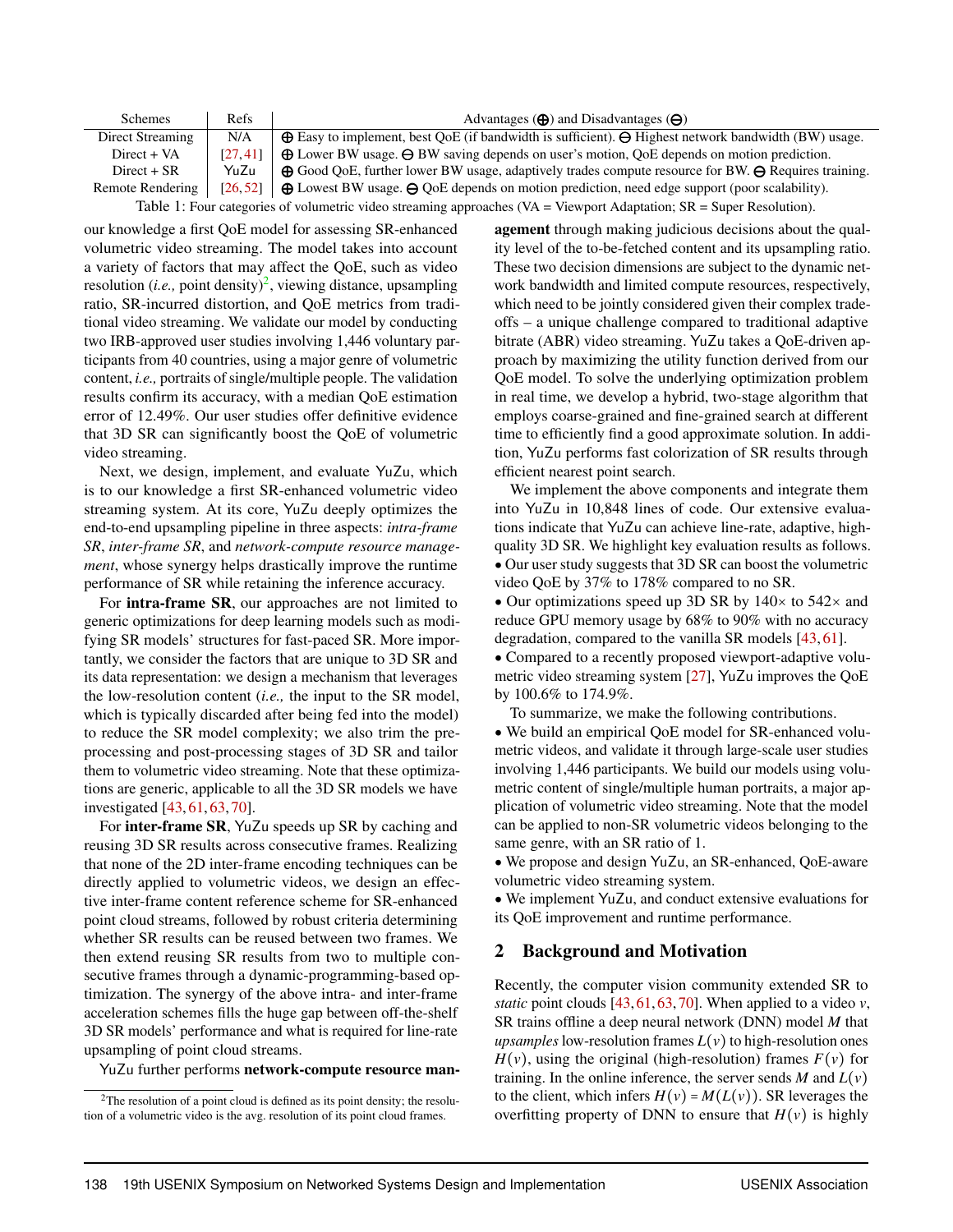similar to  $F(v)$ . It achieves bandwidth reduction (or OoE improvement when bandwidth remains the same) since the combined size of *M* and  $L(v)$  is much smaller than  $F(v)$ .

We start with a straightforward approach: applying PU-GAN [\[43\]](#page-14-3), a state-of-the-art 3D SR model, to upsample every point cloud frame of a volumetric video. PU-GAN operates by dividing the entire point cloud of a frame into smaller *patches*, each consisting of a subset of points. Both SR training and inference are performed on a per-patch (as opposed to a per-frame) basis, *i.e.,* each patch is upsampled individually. Its DNN model is based on a generative adversarial network (GAN) and realizes three key stages: feature extraction, feature expansion, and point set generation.

We next describe a case study using PU-GAN to motivate YuZu. Our testing video was captured by three depth cameras. It has 3,622 frames, each consisting of ∼100K points depicting a performing actor. We use all its frames to train a PU-GAN model. We set the SR ratio (*i.e.,* upsampling ratio) to 4, making the input and output point clouds consist of roughly 25K and 100K points, respectively. We have both positive and negative findings from this case study. On the positive side, the model can accurately reconstruct each individual frame, *i.e.,* each upsampled point cloud is highly similar to the original one in terms of the geometric structure, as quantified by the Earth Mover's Distance (EMD [\[54\]](#page-15-8)):

$$
\mathcal{L}_{EMD}(I, G) = \min_{\phi: I \to G} \frac{1}{|I|} \sum_{x \in I} ||x - \phi(x)||_2 \tag{1}
$$

where *I* and *G* are the upsampled point cloud and the ground truth, respectively;  $\phi: I \to G$  is a bijection from the points in *I* to those in *G*. The average EMD value across all frames is 1.47cm, which confirms good upsampling accuracy [\[43\]](#page-14-3); it is also verified by our IRB-approved user studies ([§4.2\)](#page-4-0). Also encouragingly, we find that SR indeed achieves significant bandwidth savings. For this 2-minute video, the compressed sizes of  $F(v)$ , *M*, and  $L(v)$  are 1.40 GB, 560 KB, and 0.36 GB, respectively, leading to a bandwidth reduction of 74.2%.

Despite the above encouraging results, we notice three major issues from the above case study.

● A Lack of Quality-of-Experience (QoE) Model. For traditional 2D video streaming, there exist numerous studies on modeling the viewer's QoE [\[15,](#page-13-6) [18,](#page-13-7) [69\]](#page-15-9). In contrast, volumetric videos are still in their infancy. There is a lack of generic QoE models that researchers can leverage, not to mention a lack of understanding of how SR impacts QoE.

● Unacceptably Poor Runtime Performance. 3D SR models are computationally much more heavyweight than 2D SR models. When applying PU-GAN to the above video, the runtime performance is extremely poor. On a machine with an NVIDIA 2080Ti GPU, the upsampling FPS is only 0.1, far below the desired FPS of at least 30. Besides, the GPU memory usage of PU-GAN is 7GB (out of the 11GB available memory of 2080Ti). This is one reason why all the off-theshelf 3D SR models operate on a per-patch basis, as this saves memory compared to processing a full frame.

• No Color Support. We find that no existing 3D SR model can restore the color information of upsampled point cloud.

Note that the last two limitations are common in that they also apply to all other 3D SR models for point clouds that we have examined, such as MPU [\[61\]](#page-15-4) and PU-Net [\[70\]](#page-15-6).

### 3 YuZu Overview

YuZu is to our knowledge the first SR-enhanced volumetric video streaming system. It streams video-on-demand volumetric content stored on an Internet server to client hosts. On the server side, the volumetric video is divided into *chunks* each consisting of a fixed number of frames (*i.e.,* point clouds encoded by schemes such as Octree [\[34](#page-14-5)[,46\]](#page-14-6) and k-d tree [\[35,](#page-14-7)[44\]](#page-14-8)). Each chunk is encoded into multiple versions with different resolutions (*i.e.,* point densities). The SR model training and volumetric content preprocessing (*e.g.,* patch reuse computation, see [§5.2\)](#page-7-0) are performed offline on the server side. Similar to a typical DASH server, the YuZu server is stateless (and thus scalable), and all the streaming logic runs on the client side. As shown in Figure [1,](#page-4-1) the client fetches from the server the video chunks, which can possibly be at a low resolution. Since 3D SR models typically operate on a per-patch basis, the client segments each frame into patches, upsamples them through 3D SR, efficiently colors them  $(\S$ 5.4), and renders them to the viewer.

<span id="page-3-1"></span>To achieve line rate SR, YuZu employs novel optimizations tailored to SR-enhanced volumetric video streaming. Regarding *intra-frame optimizations*, off-the-shelf 3D SR models are strategically adapted; low-resolution patches before SR are properly leveraged instead of being discarded; and the patch generation is accelerated ([§5.1\)](#page-5-0). For *inter-frame optimizations*, previous SR results are judiciously reused ([§5.2\)](#page-7-0).

A crucial decision that YuZu must make is to determine what resolution (quality level) to fetch for each chunk, as well as which SR ratio to apply for upsampling each patch, subject to the resource constraints jointly imposed by the network and computation. YuZu addresses this through a principled, efficient, and QoE-driven discrete optimization framework ([§5.3\)](#page-8-0). The framework utilizes a first-of-its-kind QoE model that we derive from ratings of 1,446 real users  $(\S 4)$ .

## <span id="page-3-0"></span>4 QoE Model for Volumetric Videos

For SR-enhanced volumetric video streaming, its QoE is affected by a wide range of factors. The large space formed by these factors and their interplay make constructing QoE models much more challenging than conventional videos.

# <span id="page-3-2"></span>4.1 An Empirical QoE Model

We first enumerate factors that may affect the QoE for SRenhanced volumetric video streaming. They are derived based on the domain knowledge of SR and our communication with other volumetric video viewers.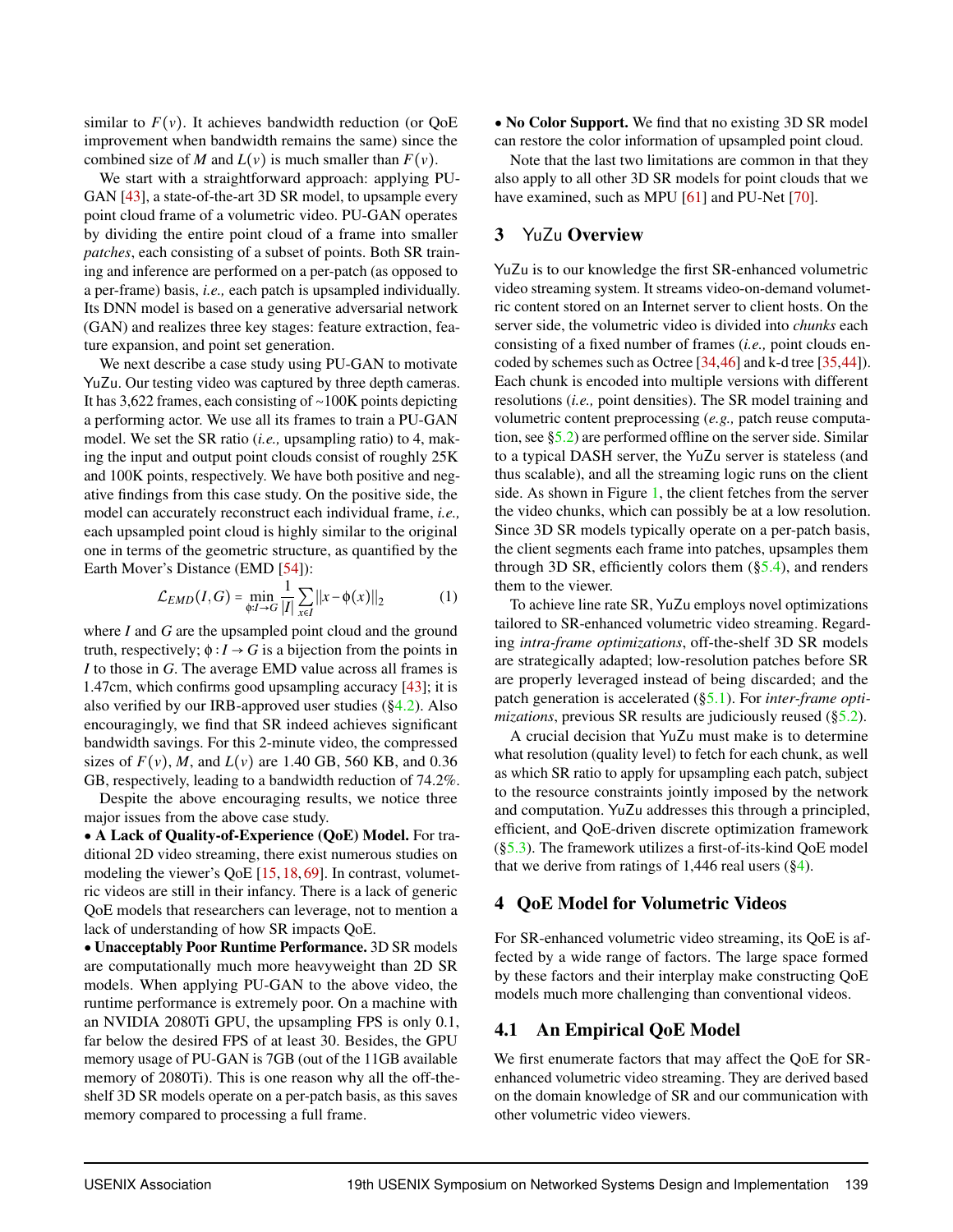<span id="page-4-1"></span>



• Point Density. Similar to 2D image resolution, a 3D object with a higher point density (resolution) contains more details and thus offers a better QoE.

• Viewing Distance. As the viewing distance increases, a rendered 3D object becomes smaller in the displayed view, and is thus less sensitive to quality degradation.

• SR Ratio and Distortion. A higher SR ratio leads to a higher point density (and thus more QoE gain), but also potentially higher distortions (and thus more QoE loss).

• Artifacts caused by Patches. As described in  $\S2$ , a typical 3D SR model operates by upsampling individual point subsets called patches. If patches within a frame have non-uniform qualities (caused by different SR ratios), the perceived QoE will be affected.

● Invisibility due to Finite Viewport and Occlusion. Due to the 3D nature of volumetric videos, a viewer can see only content that is inside the viewport and not occluded. Outsideviewport or occluded content brings no impact on the QoE.

● QoE Metrics for Regular Video Streaming. They include factors such as stall and inter-frame quality switches [\[69\]](#page-15-9).

<span id="page-4-2"></span>Next, we develop an empirical QoE model that considers the above factors. Since SR is performed on a per-patch basis, we first model the QoE for each individual patch as:

$$
q_{i,j} = g(d_{i,j}, r_{i,j}, \delta_{i,j}) - h(EMD, \delta_{i,j})
$$
 (2)

where  $q_{i,j}$  is the quality of patch *j* in frame *i*;  $d_{i,j}$  is the patch's original point density before SR;  $\delta_{i,j}$  is the viewing distance to the patch;  $r_{i,j}$  is the SR ratio of the patch. Eq. [2](#page-4-2) has two terms:  $g(\cdot)$  considers the patch's perceived density after SR, and  $h(\cdot)$  accounts for the QoE penalty incurred by SR distortion, quantified by the viewing distance and the EMD (Eq. [1\)](#page-3-1) between the upsampled patch and the high-quality patch (ground truth). We empirically define  $g(\cdot)$  and  $h(\cdot)$  as:

$$
g(d_{i,j}, r_{i,j}, \delta_{i,j}) = w_1(\delta_{i,j}) \times d_{i,j} \times r_{i,j}
$$
 (3)

$$
h(EMD, \delta_{i,j}) = w_2(\delta_{i,j}) \times EMD \tag{4}
$$

where  $w_1(\delta_{i,j})$  and  $w_2(\delta_{i,j})$  are weights parameterized on  $\delta_{i,j}$ . Intuitively, in Eq. [3,](#page-4-3) after SR, the perceived point density improves by a factor of  $r_{i,j}$ ; the QoE gain brought by a higher point density after SR (Eq. [3\)](#page-4-3) and the QoE penalty caused by SR distortion (Eq. [4\)](#page-4-4) depend on the viewing distance.

|                      | 18-25: 21.8%, 26-30: 29.0%,   |
|----------------------|-------------------------------|
| Age                  | 31-35: 20.4%, 35+: 28.8%      |
| Gender               | Male: 60.3%, Female: 39.2%,   |
|                      | Other: $0.5\%$                |
|                      | US: $55.0\%$ , IN: $28.1\%$ . |
| Country              | BR: 5.0%, IT: 2.7%,           |
| $(40 \text{ Total})$ | UK: 1.2%, DE: 1.0%,           |
|                      | CA: $0.9\%$ , Other: 6.1%     |
| Education            | Bachelor: 59.1%,              |
|                      | Master: 23.8%, Other: 17.1%   |

Table 2: Demographics of the 1,446 subjects in our user studies.

Now given a single frame *i*, we define its quality *Q<sup>i</sup>* as the average of all its visible patches' quality values:

$$
Q_i = \frac{\sum_j v_{i,j} q_{i,j}}{\sum_j v_{i,j}}
$$
 (5)

where  $v_{i,j} \in \{0,1\}$  is 1 iff the patch is visible, *i.e.*, it falls inside the viewport and is not occluded by other patches. To account for the artifacts caused by patches, we define *interpatch quality switch I patch*  $i$ <sup>*patch*</sup> as the quality variation across the visible patches within frame *i*. To account for inter-frame quality switches, we define *inter-frame quality switch*  $I_i^{frame}$ *i* as the quality change from frame *i*−1 to frame *i*:

$$
I_i^{patch} = \text{StdDev}\left(\{q_{i,j}|\forall j, v_{i,j} > 0\}\right) \tag{6}
$$

<span id="page-4-5"></span>
$$
I_i^{frame} = \|Q_i - Q_{i-1}\|
$$
 (7)

For a volumetric video playback, a possible way to model its overall QoE is a linear combination of  $Q_i$ ,  $I_i^{patch}$ <sup>*patch*</sup>, *I*<sup>*frame*</sup> *i* , and  $I_i^{stall}$  (the stall of frame *i*). We choose a linear form that is widely used in 2D Internet videos [\[69\]](#page-15-9). Thus, we have

$$
QoE = \sum_{i} Q_i - \sum_{i} \mu_P(\delta_i) I_i^{patch} - \sum_{i} \mu_f(\delta_i) I_i^{frame} - \sum_{i} \mu_s(\delta_i) I_i^{stall}
$$
\n(8)

Note that depending on the viewing distance, the weights  $\mu_p$ ,  $\mu_f$ , and  $\mu_s$  may differ (*e.g.*, viewers may be more sensitive to stalls when watching a scene at a closer distance), so we parameterize the weights with the viewing distance. In Eq. [8,](#page-4-5)  $\delta$ *i* summarizes the viewing distances to all the patches in frame *i*. We empirically choose  $\delta_i = (\sum_j v_{i,j} \delta_{i,j})/(\sum_j v_{i,j})$ . Also note that the above model is generic and applicable to non-SR-enhanced and non-patch-based volumetric videos as it encompasses special cases without using SR  $(r_i, j=1)$  or patches (*I patch*  $i$ <sup>patch</sup>=0).

#### <span id="page-4-4"></span><span id="page-4-3"></span><span id="page-4-0"></span>4.2 Model Validation through User Studies

We next conduct user studies with two purposes: validating our QoE model and deriving the model parameters. Our QoE model considers many factors as described in [§4.1.](#page-3-2) The highlevel approach of the user study is to let participants subjectively rate the QoE for all the combinations of the above factors' different degrees of impairments, and then use the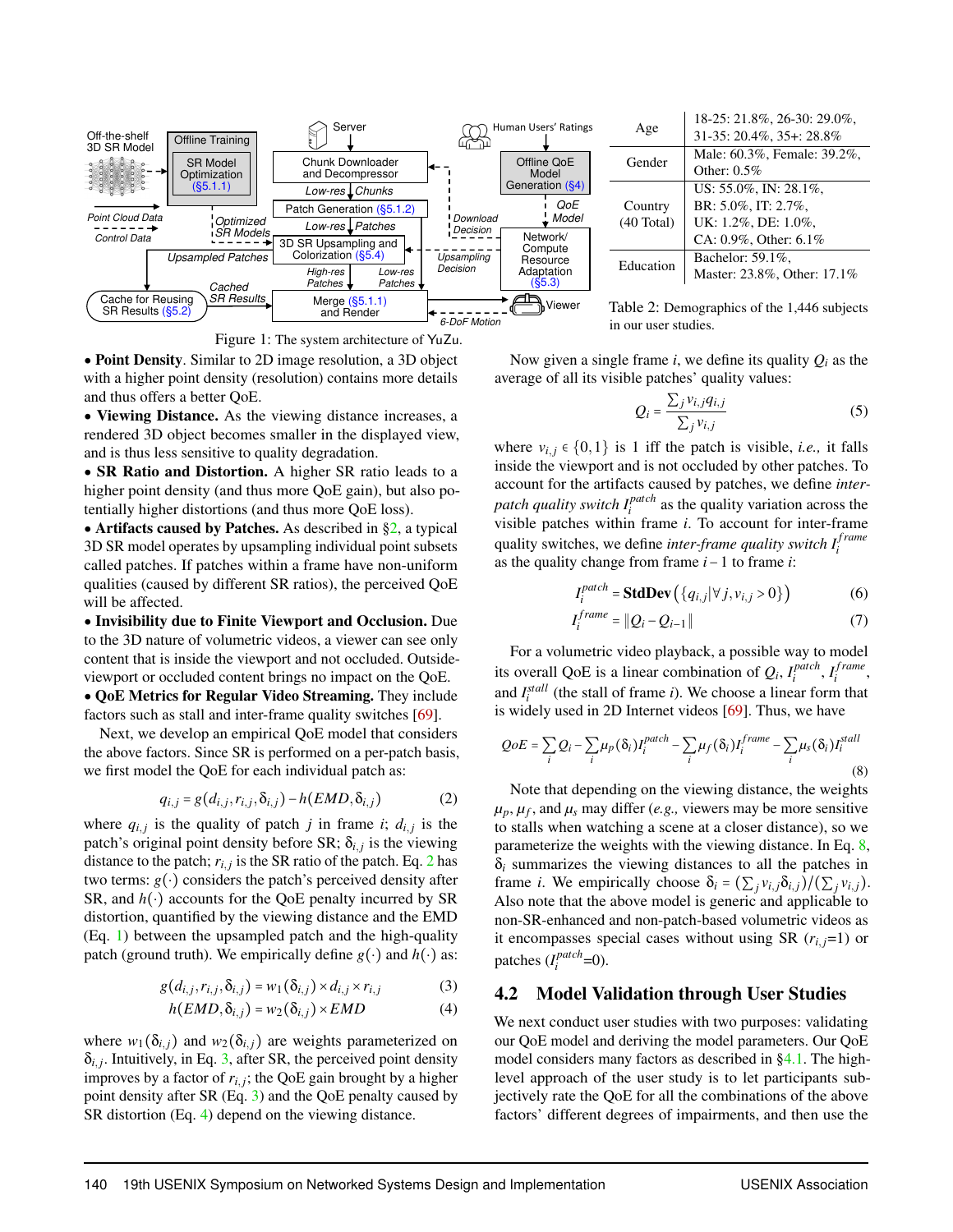<span id="page-5-1"></span>

| Scheme   $1 \times 1$   $1 \times 2$   $1 \times 3$   $1 \times 4$   $2 \times 1$   $2 \times 2$   $3 \times 1$   $4 \times 1$ |                                                                                     |  |  |  |  |
|--------------------------------------------------------------------------------------------------------------------------------|-------------------------------------------------------------------------------------|--|--|--|--|
| Pt. density   25%   25%   25%   25%   50%   50%   75%   $100\%$                                                                |                                                                                     |  |  |  |  |
| SR ratio                                                                                                                       | $\vert - \vert \times 2 \vert \times 3 \vert \times 4 \vert - \vert \times 2 \vert$ |  |  |  |  |

Table 3: 8 impaired versions (except 4×1) of a video segment. In scheme  $m \times n$ , *m* is the point density level and *n* is SR ratio.

<span id="page-5-2"></span>

| Videos: {Long Dress, Loot [1]; Band, Haggle [36]}                   |
|---------------------------------------------------------------------|
| Avg. frame quality $Q_i$ : 7 values uniformly selected from Table 3 |
| Avg. distance $dist_{i,j}$ : {1m, 2m, 3m, 4m}                       |
| Avg. inter-patch switch $I_i^{patch}$ : {0.00,0.45,0.90}            |
| Avg. inter-frame switch $I_i^{frame}$ : {0.00,0.45,0.90}            |
| Avg. stall $I_i^{stall}$ : {0.00,0.01,0.03}                         |

Table 4: The factors and their values selected for model validation.

subjects' ratings to train/validate our QoE model. We obtained IRB approvals for our studies. Instead of performing in-person studies, we conduct both studies online by letting users watch pre-generated videos capturing the rendered viewports (with impairments). We take this approach because: (1) it allows vastly scaling up the study, (2) it helps get diverse users worldwide, and (3) the IRB forbids in-person user studies during COVID-19. We have collected responses from 1,446 subjects, whose demographics are shown in Table [2.](#page-4-1)

We start by studying the QoE gain brought by SR. We have collected 512 subjects' responses with a total number of 57,344 ratings. The key finding is that SR can effectively boost the QoE. For example, at 1m, compared to  $1\times1$ , the (user-rated) QoE increases by  $37\%, 75\%, 150\%$  for  $1\times2, 1\times3,$ and 1×4, respectively; 2×2 improves the QoE by 178% compared to  $2\times1$ . The details can be found in Appendix [A.](#page-15-10)

Next, we validate the overall QoE model (Eq. [8\)](#page-4-5). We choose four videos: *Long Dress* showing a dancing female, *Loot* showing a speaking male, *Band* showing three people playing instruments, and *Haggle* showing three people debating. *Long Dress* and *Loot* are obtained from the 8i dataset [\[1\]](#page-13-5), each consisting of 800K points per frame for 10 seconds. *Band* and *Haggle* are from the CMU Panoptic dataset [\[36\]](#page-14-9), each consisting of 300K and 100K points per frame, respectively; we select 10-second segments for our study. For each video, we create 8 versions listed in Table [3.](#page-5-1) Note that since the participants need to watch a large number of impaired copies, the video length (10 seconds) has to be short. Also note that the videos have different point densities, as we want to make the QoE model generic, applicable to different resolutions. We will experimentally verify this shortly. We use our optimized PU-GAN algorithm (details in  $\S$ 5.1) to perform upsampling and create video clips at 4K resolution for four viewing distances: 1m, 2m, 3m, and 4m, which are determined from a separate IRB-approved user study whose details are described in Appendix [B.](#page-16-0) To maintain a fixed viewing distance *d*, we display the viewport at *d* meters in front of and facing the viewer. We design a survey using Qualtrics [\[11\]](#page-13-8) and publish it on Amazon Mechanical Turk (AMT) [\[2\]](#page-13-9).

We study the impact of all the factors in Eq. [8](#page-4-5) on the QoE. Table [4](#page-5-2) lists them and their impairment levels. They lead to a total of 756 combinations for each video segment. Since

letting subjects perform  $\binom{756}{2}$  $2<sup>50</sup>$ ) pairwise comparisons is infeasible, for each combination, we generate one video clip by putting the impaired version and the high-quality "ground truth" version  $(4 \times 1, I_i^{patch}$ *i* = *I f rame*  $I_i^{frame} = I_i^{stall} = 0$ , same viewing distance) side by side, in a random order. To generate the impaired version, we randomly add perturbations to the patches' quality levels to match the corresponding *I patch i*<sub>*i*</sub> and  $I_i^{frame}$ *i* values, and randomly inject stalls to match  $I_i^{stall}$ . We then ask each subject to watch 100 randomly selected video clips from the 756 clips of a randomly selected video segment. After watching each clip, the subject is asked to rate which side provides a better QoE through 7 choices ("left looks {much better, better, slightly better, similar to, slightly worse, worse, much worse} than right") If the impaired version is {similar to, slightly worse, worse, much worse} than the ground truth, we give the impaired version a score of {3,2,1,0}, respectively.

We have collected 934 subjects' responses with a total number of 93,400 ratings for the above survey published on AMT. For each viewing distance, we use the subjects' ratings to calculate the average score of each of the 756 impaired clips on a scale from 0 to 3, and use it as the QoE ground truth. We then perform 10-fold cross-validation to validate our QoE model (Eq. [8,](#page-4-5) trained using multi-variable linear regression) for each viewing distance. Figure [2](#page-6-0) plots the CDF of the QoE prediction errors at each viewing distance. The median prediction error for 1m, 2m, 3m, 4m is 11.4%, 12.2%, 12.8%, and 12.9%, respectively. The (Person, Spearman) correlation coefficients between the ground-truth QoE score and the predicted QoE score are also high: (0.89, 0.89) at 1m, (0.87, 0.88) at 2m, (0.87, 0.88) at 3m, and (0.85, 0.85) at 4m.

The above QoE models are trained from all four videos. Table [5](#page-6-0) shows the Spearman correlation coefficients between the ground-truth QoE and *cross-video* prediction results. We use the data of three videos to train a QoE model and use it to predict the QoE for the remaining video. The results indicate that the same QoE model and its parameters are applicable to volumetric content of the same genre (portraits of people – a major application of volumetric streaming – in our case). We also confirm that most parameters trained from different video segments are indeed quite similar, in spite of the segments' different point densities. When applied to other genres, the model's parameters may differ, as to be explored in our future work (the same happens to 2D videos [\[68\]](#page-15-7)). Table [6](#page-6-0) lists our final model's parameters trained using the entire dataset. The model will be used by YuZu.

## <span id="page-5-3"></span>5 System Design of YuZu

We now detail the system design of YuZu (Figure [1\)](#page-4-1) that addresses the challenges we identified in [§2.](#page-2-2)

# <span id="page-5-0"></span>5.1 Accelerating SR Upsampling

To accelerate 3D upsampling, we take a principled approach by exploring three orthogonal directions: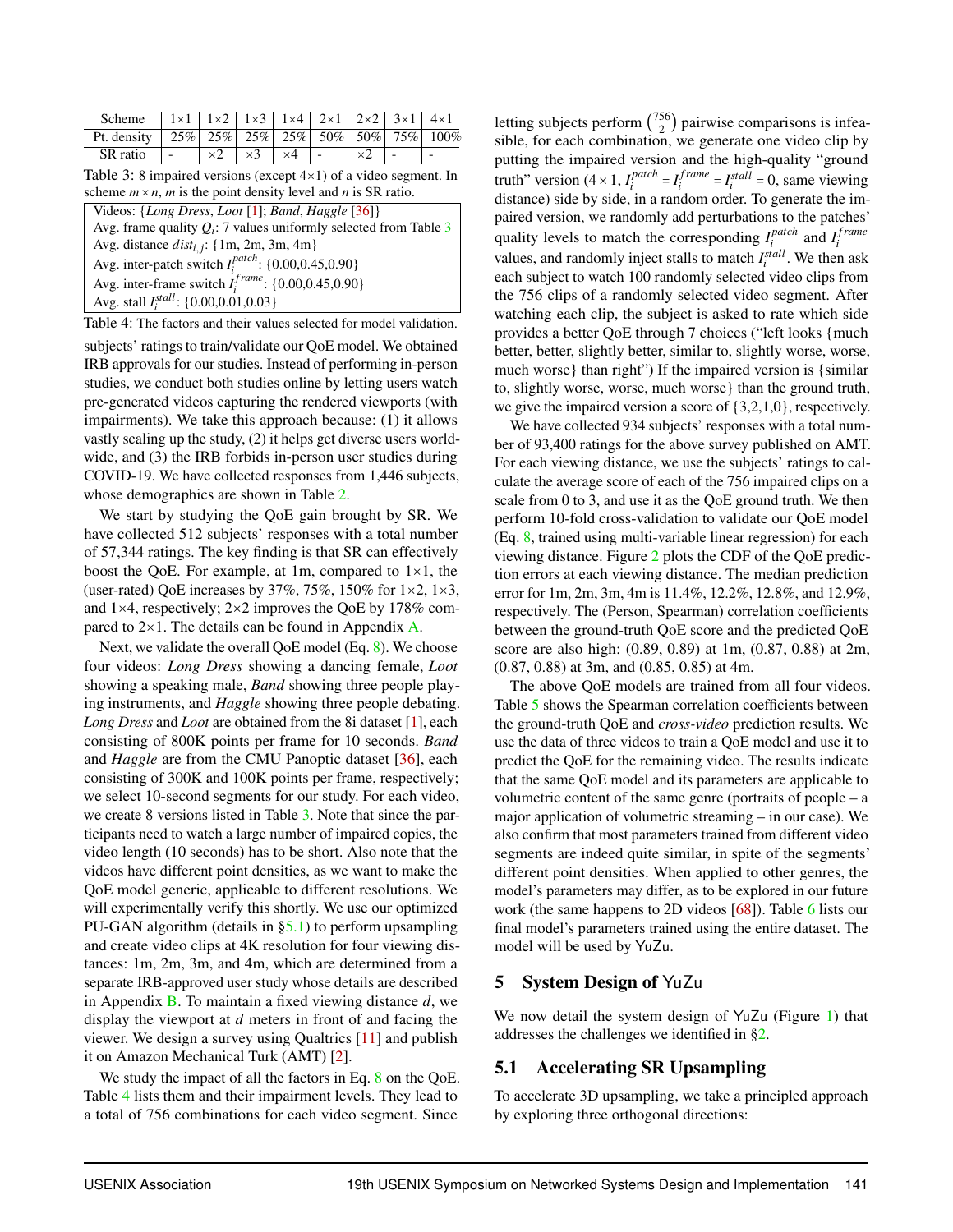<span id="page-6-0"></span>

<span id="page-6-3"></span>Figure 2: QoE prediction error using our model.



| $\delta$       | D: Long Dress; L: Loot; B:Band; H:Haggle |                     |                     |                     |     | $Long Dress + Loot + Band + Haggle$ |       |           |         |                              |
|----------------|------------------------------------------|---------------------|---------------------|---------------------|-----|-------------------------------------|-------|-----------|---------|------------------------------|
|                | $DBH \Rightarrow I$                      | $LBH \Rightarrow D$ | $DLB \Rightarrow H$ | $DIH \Rightarrow R$ |     |                                     | w٦    | $\mu_{D}$ | $\mu_f$ | $\mu_{\scriptscriptstyle S}$ |
| 1 <sub>m</sub> | 0.80                                     | 0.74                | 0.86                | 0.85                | l m |                                     | 27.80 | 0.52      | 0.40    | .70.5                        |
| 2m             | 0.76                                     | 0.71                | 0.87                | 0.87                | 2m  | 0.42                                | 39.83 | .05       | 0.91    | 149.8                        |
| 3m             | 0.80                                     | 0.73                | 0.83                | 0.87                | 3m  |                                     | 26.63 |           | L.O4    | 76.7                         |
| 4m             | 0.78                                     | O 71                | 0.76                | 0.80                | 4m  | 0.16                                |       | 0.47      | 0.06    | 304.1                        |

Table 5: Spearman correlation coefficient between QoE ground truth and cross-video prediction.  $XYZ \Rightarrow W$  means using the model trained from videos *X*, *Y*, and *Z* to predict video *W*'s QoE.

Table 6: Parameters of the final model used in YuZu.



Figure 3: Using a  $3 \times$  SR model to realize  $4 \times$  SR.

• Model Optimization. How to simplify the upsampling logic while retaining the inference accuracy? ([§5.1.1\)](#page-6-1)

• Data Reduction. How to strategically feed less data to SR models with negligible impact on QoE? ([§5.2\)](#page-7-0)

● Pre-processing and Post-processing Trimming. How to simplify the sophisticated pre- and post-processing stages without incurring side effects on inferences? ([§5.1.2\)](#page-6-2)

Our optimizations can apply to all 3D SR models we have investigated  $[43,61,63,70]$  $[43,61,63,70]$  $[43,61,63,70]$  $[43,61,63,70]$  and they are video-agnostic. In [§7,](#page-9-1) we demonstrate the optimization results for two SR models: PU-GAN [\[43\]](#page-14-3) and MPU [\[61\]](#page-15-4).

#### <span id="page-6-1"></span>5.1.1 SR Model Optimization

We take a "top-down" approach by first optimizing the model as a whole and then fine-tuning its detailed structure. For most machine learning models (including 2D SR), after performing an inference, the input is no longer needed and will be discarded. Our investigated 3D SR models [\[43,](#page-14-3) [61,](#page-15-4) [63,](#page-15-5) [70\]](#page-15-6) make no exception. We instead make a fundamental observation regarding 3D point clouds. Different from a 2D image, a point cloud is a set of unstructured points, which means that point clouds can be *merged via a simple set union operation*. We also note that 3D SR's output points *refine and differ from* the input. Based on this key insight, we propose a simple yet effective optimization: YuZu merges the input low-density point cloud with the SR output in order to improve the visual quality, or to reduce the computation overhead while maintaining the same upsampling ratio. For example, as shown in Figure [3,](#page-6-3) to achieve  $4\times$  upsampling, instead of using a  $4\times$ SR model, we can use a (computationally more efficient)  $3\times$ SR model and merge the input with the output. Since SR exploits the overfitting nature of DNN, the spatial distributions of upsampled points and the ground truth are expected to be highly similar. By leveraging the input data and downgrading the SR ratio from  $4 \times$  to  $3 \times$ , we can achieve an acceleration of up to ∼35% without hurting the SR accuracy (Figure [6\)](#page-10-0). Note that in offline training, the loss function is computed *after* merging the input low-density point cloud with the SR output. This makes the trained models aware of and adaptive

to the merging process, improving the upsampling accuracy compared to computing the loss function before that.

Next, we explore modifying 3D SR model's DNN structure for inference acceleration. By profiling the inference time of PU-GAN, we find that its three stages, feature extraction, feature expansion, and point set generation, take 78.3%, 19.3%, and 2.4% of execution time, respectively (4× SR). Within the feature extraction stage that dominates the runtime overhead, most operations are *convolutions*. We make the same observation for other 3D SR models that we investigated [\[61,](#page-15-4) [63,](#page-15-5) [70\]](#page-15-6).

To accelerate convolutions, we replace the original feature extraction, which (*e.g.,* in the case of PU-GAN) enhances the solution in PointNet++ [\[51\]](#page-15-11) through dynamic graph convolution [\[56\]](#page-15-12), with a recent proposal called spherical kernel function (SKF) [\[42\]](#page-14-10). SKF partitions a 3D space into multiple volumetric bins and specifies a learnable parameter to convolve the points in each bin. In contrast to continuous filter approaches (*e.g.,* multilayer perceptron) used in existing SR models, SKF is a *discrete* metric-based spherical convolutional kernel, and is thus computationally attractive for dense point clouds. Moreover, it is applicable to all the 3D SR models we examined. We find that SKF brings no degradation to the upsampling accuracy  $(\frac{6}{3}, \frac{3}{3})$ . One reason may be that the kernel asymmetry of SKF facilitates learning fine geometric details of point clouds [\[42\]](#page-14-10).

In addition to utilizing SKF, we conduct layer-by-layer profiling [\[22,](#page-13-4) [66\]](#page-15-13) to fine-tune the SR model's performanceaccuracy tradeoff. Take PU-GAN as an example. We remove the last two dense layers of feature extraction and several heavyweight convolution layers in the feature expansion stage, as they make limited contributions to the upsampling accuracy. We also judiciously remove a small number of expanded features to reduce the GPU memory footprint. For other 3D SR models, their model tuning follows a similar approach.

#### <span id="page-6-2"></span>5.1.2 Trimming Pre- and Post-Processing

Recall from [§2](#page-2-2) that to ensure a manageable model complexity, a 3D SR model divides a point cloud into small patches as basic units for upsampling. We discover that as an important pre-processing step, the patch generation process incurs a high overhead. For example, PU-GAN generates the patches by applying kNN to the seeds created by downsampling. Since the generated patches may overlap, after upsampling, PU-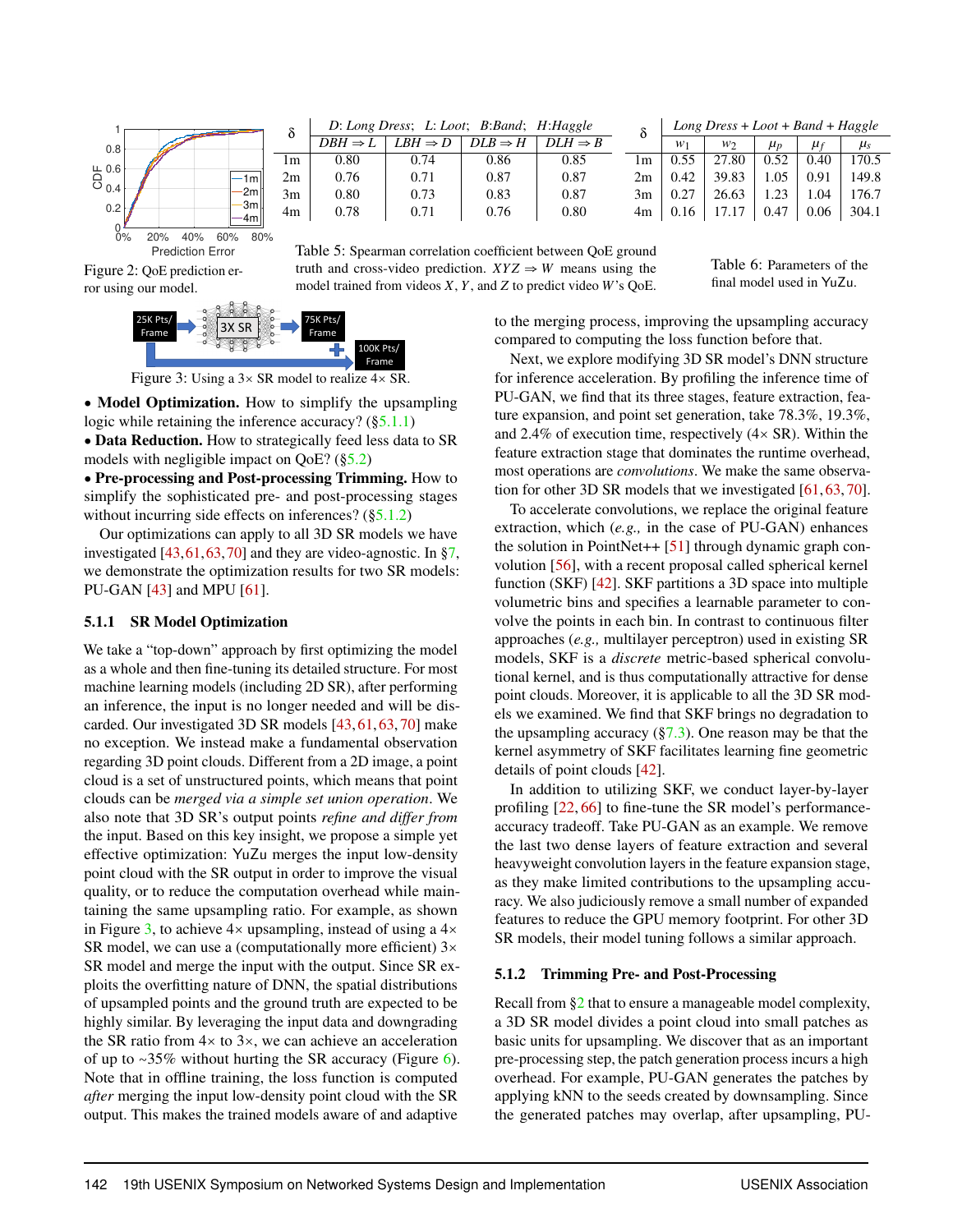GAN needs to perform post-processing: it applies the furthest point sampling [\[48\]](#page-14-11) to remove duplicated points.

To mitigate the above overhead, YuZu adopts a simple patch generation method. It divides the space into cubic cells, and assigns each non-empty cell (*i.e.,* a cell that contains points) to a patch. Compared to the default patch generation approaches used by PU-GAN and other 3D SR frameworks [\[43,](#page-14-3) [61\]](#page-15-4), our approach runs very fast; it also brings no overlap among patches, thus eliminating the post-processing step (*i.e.,* overlap removal). In addition, the patches now have a simple geometry shape, so that they can be indexed, searched, and manipulated at runtime. Meanwhile, We find that our patch generation approach does not sacrifice the upsampling accuracy and may even improve the accuracy compared to vanilla PU-GAN and MPU ([§7.3\)](#page-10-1). This is likely because cubic cells provide a more consistent structure for the patches, making it easier to perform SR. We also investigate several other patch generation methods based on Voronoi diagram [\[24\]](#page-13-10) and 3D SIFT [\[55\]](#page-15-14), but none outperforms our cubic-cell-based approach from either the performance or the accuracy perspective.

#### <span id="page-7-0"></span>5.2 Caching and Reusing SR Results

Videos usually exhibit similarities across frames. We find that volumetric videos make no exceptions. This indicates rich opportunities for caching and reusing SR results.

At a high level, YuZu reuses SR results based on the similarity between patches, which is the basis of inter-frame encoding. Inter-frame similarity has been extensively studied and exploited in 2D videos. However, none of the 2D inter-frame encoding techniques can be directly applied to volumetric videos due to the fundamental difference between pixel-based 2D frames and volumetric frames consisting of unstructured points. There are very few studies on 3D inter-frame encoding [\[37,](#page-14-12) [46\]](#page-14-6); they are incompatible with YuZu's patch-based upsampling, and incur high complexity hindering line-rate decoding. Due to the above reasons, we design our own SR caching/reusing algorithm. Our algorithm is agnostic of and orthogonal to a specific SR model.

YuZu reuses 3D SR results on a per-patch basis to match the patch-based upsampling procedure. Recall from [§5.1.2](#page-6-2) that YuZu generates patches using 3D cubic cells. Let  $p(i, j)$ denote patch *j* of frame *i*, and let  $N(i, j)$  denote the number of points in  $p(i, j)$ . YuZu allows reusing the SR result of *p*(*i*, *j*) for subsequent *consecutive patches at the same location, i.e.,*  $p(i+1, j)$ ,  $p(i+2, j)$ , and so on. YuZu restricts reusing patches only at the same location due to two considerations. First, we empirically observe that most patch similarities indeed occur at the same cell location; this makes the benefits (in terms of reduced SR overhead) of reusing a patch belonging to a different cell marginal. Second, allowing reusing a patch at a different cell will drastically increase the overhead of pre-computing the caching/reusing decisions.

We now describe YuZu's SR reuse algorithm. YuZu first

determines offline the similarity of two patches. For each patch pair  $(p(i, j), p(i+1, j))$ , YuZu computes a Weighted Complete Bipartite Graph  $[17]$  *B* :  $p(i, j) \rightarrow p(i+1, j)$ , which we find to be suitable for dealing with unstructured points. In the bipartite graph, there is a directed edge from every point in  $p(i, j)$  to every point in  $p(i+1, j)$ , and the weight of the edge is their Euclidean distance. We then calculate the minimumweight matching (MWM) [\[57\]](#page-15-15) for the graph, *i.e.,* finding  $N(i, j)$  edges such that (1) these edges share no common vertices (points), and (2) the sum of their weights is minimized. Intuitively, the MWM identifies a transformation from  $p(i, j)$ to  $p(i+1, j)$  with a minimum moving distance for the points. The Hungarian algorithm [\[17\]](#page-13-11) that computes the MWM has a complexity of  $O(N^4)$  where  $N = \max\{N(i, j), N(i+1, j)\}.$ We instead employ a faster  $O(N^2)$  approximation algorithm that is found to work well in practice.<sup>[3](#page-7-1)</sup>

We call every edge in the MWM a point motion vector (PMV). A PMV differs from a 2D video's motion vector, which represents a macroblock in a frame based on the position of the same or a similar macroblock in another reference frame. Leveraging the PMVs, we determine that  $p(i+1, j)$ and  $p(i, j)$  are *similar* if three criteria are satisfied. (1)  $N(i, j)$ and  $N(i+1, j)$  differ by no more than  $\eta_n\%$ ; (2) the average length of all the PMVs is smaller than  $\eta_a$ ; (3) the top 90percentile of the shortest PMV is smaller than  $\eta_{\nu}$ . These three criteria dictate that  $p(i, j)$  and  $p(i+1, j)$  have a similar number of points, and the points' collective motions are small. Figure [4](#page-8-1) shows how  $\eta_a$  impacts EMD and the patch reuse ratio (% of patches that can reuse a previous SR result). As shown, increasing  $\eta_a$  increases the reuse ratio, but meanwhile decreases the accuracy. According to Figure [4,](#page-8-1) we set  $\eta_a$  to 0.01m to balance the performance and accuracy. Using similar methods, we empirically set  $\eta_n=10$  and  $\eta_v=0.01$ m.

Next, we consider how to reuse an SR result across multiple patches belonging to consecutive frames. We define *sim*<sub>*j*</sub>( $i_1$ , $i_2$ ) ∈ {0,1} to be 1 if and only if *p*( $i_1$ , *j*) and *p*( $i_2$ , *j*) are similar, *i.e.,* satisfying the above three criteria where  $i_2 > i_1$ . Figure [5](#page-8-1) shows an example of 6 consecutive patches at location *j* where  $\forall 1 \le x < y \le 6$  :  $\sinh(i(x, y)) = 0$  except that *sim*<sub>*j*</sub>(1,2), *sim*<sub>*j*</sub>(2,3), *sim*<sub>*j*</sub>(2,4), and *sim*<sub>*j*</sub>(2,6) are 1. YuZu allows a patch's SR result to be reused across *consecutive* patches if they are all similar to the first patch. For example, Patches 3 and 4 can reuse Patch 2's SR result. However, YuZu does not let Patch 6 reuse Patch 2 because  $\sin \frac{i}{2}$ , 5) = 0. We make this design decision for two reasons. First, we observe that non-consecutive patches are unlikely to be similar in real volumetric videos. Second, supporting non-consecutive reuse requires computing  $\sinh f(x, y) \forall x < y$ , making offline video processing slow.

We develop an algorithm that *minimizes the number of*

<span id="page-7-1"></span><sup>&</sup>lt;sup>3</sup>The approximation algorithm sorts all the edges by their weights in ascending order. It then adds the edges to the MWM in that order and skips edges that share points with an existing edge in the matching, until every point in  $p(i, j)$  or every point in  $p(i+1, j)$  is in the MWM.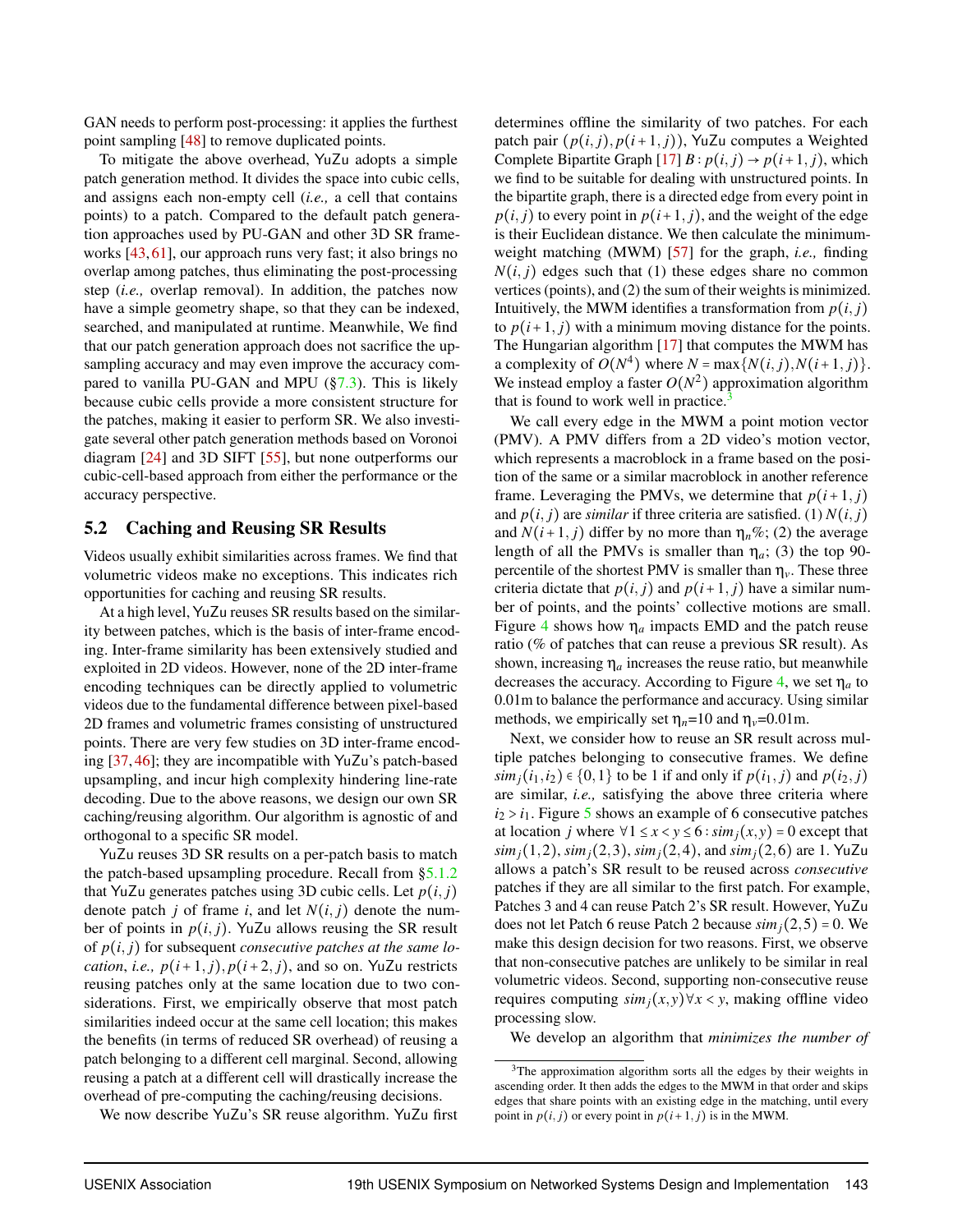<span id="page-8-1"></span>

Figure 4: Impact of η*<sup>a</sup>* (using the video in [§2,](#page-2-2)  $1 \times 4$  SR). Figure 5: Reusing SR results across consecutive frames.

*patches to be upsampled*, to boost the online SR performance. For example, in Figure [5,](#page-8-1) the minimum number of patches to be upsampled is 4: Patches 1, 2, 5, and 6. YuZu efficiently and optimally solves this through dynamic programming (DP). Given *n* patches  $p(1, j), ..., p(n, j)$  and their  $\text{sim}_j$  information, let  $u(i, j)$  be the minimum number of patches that need to be upsampled in  $\{p(i, j), ..., p(n, j)\}\$ if we decide to upsample  $p(i, j)$ . Then  $u(i, j)$  can be derived through DP as:

$$
u(i,j) = \min\left\{u(i+1,j), \min_{i < k \le n: \forall i < t \le k: \text{sim}_j(i,t) = 1} \{u(k+1,j)\}\right\} + 1\tag{9}
$$

The RHS of Eq. [9](#page-8-2) examines each patch following  $p(i, j)$  and updates  $u(i, j)$  if stopping reusing  $p(i, j)$  at  $p(k+1, j)$  yields a better  $u(i, j)$ . The search continues until hitting a patch that is not similar to  $p(i, j)$ . Eq. [9](#page-8-2) can be solved backwards starting from  $u(n+1, j) = 0$ . The solution is  $u(1, j)$ .

Since YuZu streams VoD volumetric content, all the above logic (calculating MWM, *sim<sup>j</sup>* , and DP) is performed *offline* for each patch location *j*. Thus, there is no runtime overhead. The SR reuse decisions are sent to the client as meta data, which is only 0.5KB per frame for our testing video in [§2.](#page-2-2)

#### <span id="page-8-0"></span>5.3 Network/Compute Resource Adaptation

YuZu adapts to not only the fluctuating network condition (similar to the job of traditional bitrate adaptation algorithms [\[45,](#page-14-13) [64,](#page-15-16) [69\]](#page-15-9)), but also the available compute resource, due to the high computation overhead of 3D SR. More importantly, these two dimensions incur a tradeoff: given a fixed playback deadline, should YuZu download high-resolution content, or download lower-resolution content and spend time upsampling it? Fortunately, our QoE model ([§4.1\)](#page-3-2) dictates how to quantitatively balance this tradeoff.

We first formulate an online network/compute adaptation problem. The video is divided into *n* chunks each consisting of *f* frames. To achieve fine-grained adaptation, each chunk is further spatially segmented into *b blocks* (*e.g., b*= $5^3$ ), which are the atomic scheduling units in YuZu's adaptation algorithm. Each block consists of multiple patches (recall from [§5.1.2](#page-6-2) that each patch occupies a cubic cell). At runtime, YuZu considers all the blocks belonging to a finite horizon of the next *w* chunks, and searches for their quality and SR ratio assignments that maximize the QoE defined in Eq. [8.](#page-4-5) This formulation extends the model predictive control (MPC) scheme [\[69\]](#page-15-9) that proves to be effective for traditional 2D

video streaming. The solution space is  $O(8^{wb})$  (the 8 possible assignments are listed in Table [3\)](#page-5-1).

We consider how to efficiently solve the above discrete optimization problem. An exhaustive search is clearly infeasible. Due to the large solution space, even the memorization approach (FastMPC [\[69\]](#page-15-9)) is not practical. Another possibility is a learning-based approach such as Pensieve [\[45\]](#page-14-13). However, it requires offline training and may incur a non-trivial inference overhead. Moreover, a recent work [\[64\]](#page-15-16) indicates that reinforcement learning based bitrate adaptation solutions do not necessarily outperform simple buffer-based approaches [\[33\]](#page-14-14).

<span id="page-8-2"></span>To overcome the above challenges, we develop a lightweight approximation algorithm. It executes in two stages: first determine the quality and SR ratios of to-bedownloaded chunks, and then fine-tune the SR ratios before upsampling. Specifically, in the first stage, *before downloading each chunk*, YuZu performs a *coarse-grained search* by assuming that all the blocks in each chunk have the same quality/SR-ratio assignment. The rationale is that, at this moment, the playback deadline is still far away (compared to Stage 2), and thus the network/computation-load uncertainty diminishes the benefits brought by a block-level, finegrained search. Meanwhile, this reduces the solution space from  $O(8^{wb})$  to  $O(8^w)$ . Specifically, we (1) start with a quasioptimal solution obtained from an even coarser-grained search at the granularity of every two consecutive chunks, and (2) perform pruning by bounding [\[19\]](#page-13-12). After the above two optimizations, for a practical *w* (*e.g., w*=10), the search time (for maximizing the QoE in Eq. [8\)](#page-4-5) becomes negligible compared to the downloading and upsampling time. To estimate  $I_i^{stall}$ in Eq.  $8$ , at runtime, YuZu continuously estimates (1) the network bandwidth using the method in [\[29\]](#page-13-13) and (2) the local processing time of a frame using EWMA-based estimation.

The second stage takes place *before upsampling each frame*. At this stage, the playback deadline gets closer and thus a *block-level, fine-grained search* would be beneficial. To reduce the search complexity, YuZu employs Simulated Annealing (SA) [\[40\]](#page-14-15) – a probabilistic, greedy approach that approximates the global optimum. Our algorithm begins with setting all the blocks' SR ratios to the lowest (no SR). For each block, the algorithm tries to increase its SR ratio by one level. If the resulting QoE of the finite horizon increases, this change is always accepted; otherwise, we may still accept this change with a probability of  $exp(-\frac{\Delta}{t})$ , where  $\Delta$  is the decrease of the QoE and *t* is the current number of iterations, to avoid a potential local maximum. To speed up the SA algorithm, we reduce the finite horizon to two frames: the previous frame and the current (to be upsampled) frame – we empirically find that conducting frequent adaptations with a short horizon at a per-frame basis outperforms infrequent adaptations with a long horizon at a per-chunk basis in terms of the QoE.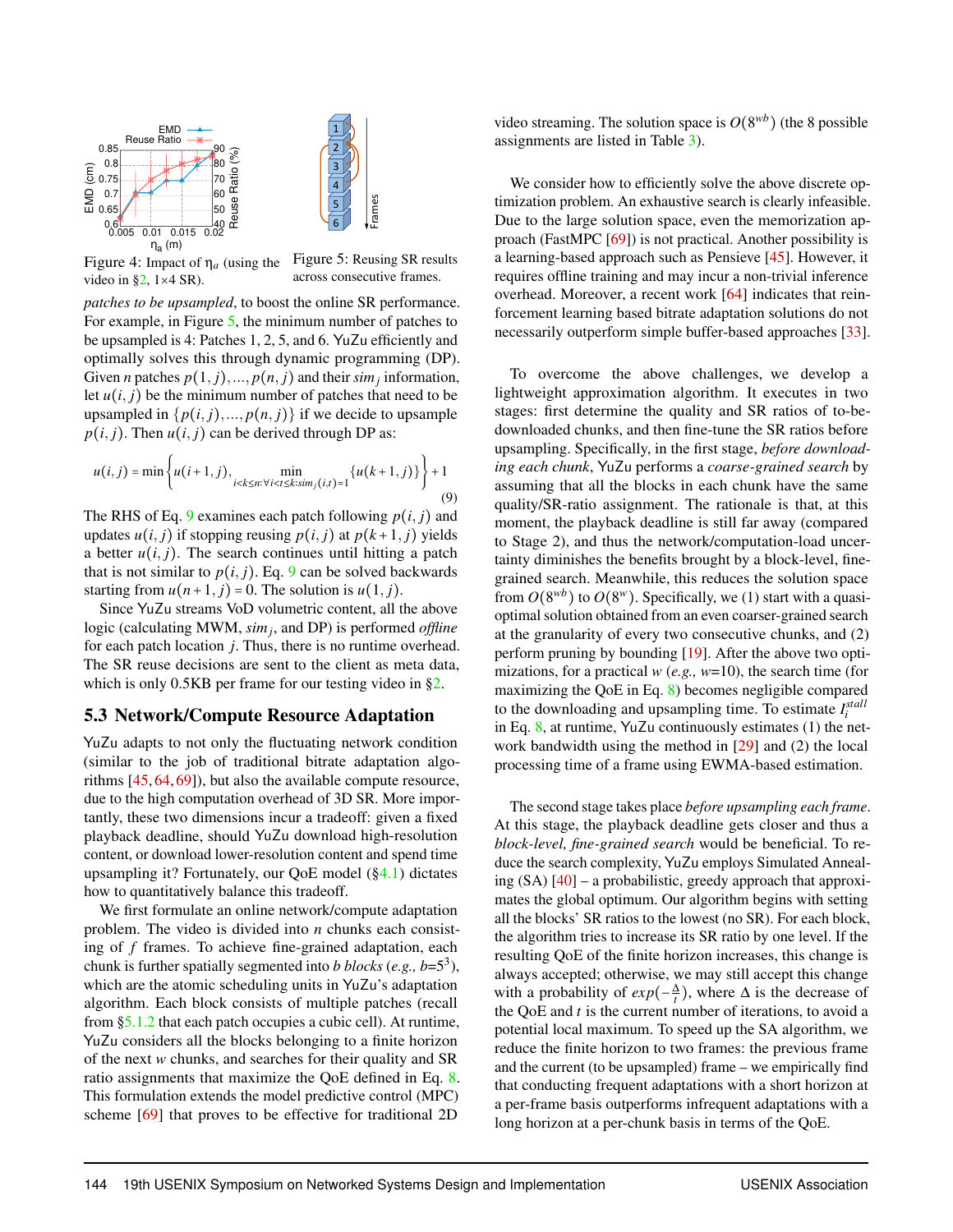## <span id="page-9-0"></span>5.4 Coloring SR Results

As described in [§2,](#page-2-2) none of the 3D SR models we investigated performs colorization. There are two high-level approaches for colorization. One is augmenting the SR models by adding the color component. This may yield good colorization results, but at the cost of significantly increasing the SR workload. Given this concern, YuZu takes a much more lightweight approach: approximating each upsampled point's color using the color of the nearest point in the low-density point cloud (*i.e.*, the input to the SR model). In Appendix  $C$ , we present the details of our method and experimentally confirm that it can indeed produce good visual quality (with a PSNR >38).

## 6 Implementation

We integrate all the components in [§5](#page-5-3) into YuZu, a holistic system as shown in Figure [1.](#page-4-1) Our implementation consists of 10,848 lines of code (LoC), with 8,326 LoC for the client.

For offline SR model training, we modify the source code of PU-GAN [\[10\]](#page-13-14) and MPU [\[8\]](#page-13-15) using TensorFlow 1.14 [\[13\]](#page-13-16) and custom TensorFlow operators from SPH3D-GCN [\[12\]](#page-13-17). Our pre-trained models are saved in the ProtoBuf format [\[9\]](#page-13-18) that is language- and platform-neutral, facilitating future reuse. For online streaming, we implement the client player on Linux in C++. We use the Draco Library [\[4\]](#page-13-19) for encoding and decoding the point cloud data. We employ Bazel [\[3\]](#page-13-20) to compile the TensorFlow 1.14 C/C++ library and use the compiled library to load and execute the SR models. The client *pipelines* content fetching (network-bound), point cloud decoding & patch generation (CPU-bound), 3D SR (GPU-bound), and colorization (CPU-bound) of different frames for better performance. The server is also built in C++, with a custom DASH-like protocol over TCP for client-server communication.

## <span id="page-9-1"></span>7 Evaluation

# <span id="page-9-3"></span>7.1 Experimental Setup

Volumetric Videos. We use four point-cloud-based volumetric videos throughout our evaluations. (1) Our own video. We capture a volumetric video by ourselves using 3 synchronized depth cameras. It has 3,622 frames (2 min) each consisting of ∼100K points. We refer to this video as *Lab*. We have used it to motivate YuZu in [§2.](#page-2-2) (2) The Long Dress (*Dress*) and *Loot* videos ([§4.2\)](#page-4-0). They have 300 frames (10 sec) each consisting of ∼100K points. Since they are short, we loop them (with cold caches) 10 times in our evaluations. (3) The *Haggle* video ([§4.2\)](#page-4-0). It has 7,800 frames (4'20") each consisting of ∼100K points. For all four videos, the eight possible resolution/SR-ratio assignments are listed in Table [3.](#page-5-1) For each video, we train their SR models separately. All the videos are at 30 FPS, encoded by Draco [\[4\]](#page-13-19). Unless otherwise mentioned, the results reported in the remainder of this section are generated using all four videos. The average encoded bitrate of *Lab*, *Dress*, *Loot*, and *Haggle* (4×1) are 96, 108, 118, and 118 Mbps, respectively.

<span id="page-9-2"></span>

| $M_1$                                          | The vanilla 3D SR model (PU-GAN and MPU)               |  |  |  |  |
|------------------------------------------------|--------------------------------------------------------|--|--|--|--|
| M <sub>2</sub>                                 | $M_1$ and optimizing patch generation                  |  |  |  |  |
| $M_3$                                          | $M_2$ and layer profiling & pruning                    |  |  |  |  |
| $M_{\rm 4}$                                    | $M_3$ and applying the spherical kernal function (SKF) |  |  |  |  |
| $M_5$                                          | $M_4$ and merging SR input with SR output              |  |  |  |  |
| M <sub>6</sub>                                 | $M_5$ and caching/reusing SR results                   |  |  |  |  |
| Table 7: SR acceleration methods (cumulative). |                                                        |  |  |  |  |

3D SR Models. We apply our developed model acceleration techniques to two recently proposed 3D SR models: PU-GAN [\[43\]](#page-14-3) and MPU [\[61\]](#page-15-4). The two models usually yield qualitatively similar results, so we show the results of PU-GAN by default. For certain SR-specific experiments (*e.g.,* SR acceleration), we show both models' results. The models are trained on a per-video basis. For each video, the total size of all its models  $(x2, x3, \text{ and } x4)$  is around 1.25 MB.

Metrics and Roadmap. We thoroughly evaluate YuZu in terms of performance, QoE, and resource utilization. [§7.2](#page-10-2) evaluates the QoE improvement brought by our 3D SR optimizations using both subjective (*i.e.,* real-user ratings) and objective (*e.g.,* PSNR [\[30\]](#page-14-16)) metrics. [§7.3](#page-10-1) focuses on the performance gain of our 3D SR optimizations, from the perspectives of resource usage, inference time, and upsampling accuracy. [§7.4](#page-11-0) and [§7.5](#page-11-1) evaluate the end-to-end performance (*e.g.,* QoE and data usage) of YuZu. [§7.6](#page-12-0) provides additional micro benchmarks.

Network Conditions. We consider the following network conditions that are readily available in today's wired and wireless networks. (1) *Wired network with stable bandwidth* (*e.g.,* 50, 75, and 100 Mbps) and ∼10ms RTT. (2) *Fluctuating bandwidth* captured from real LTE networks. We collect 12 bandwidth traces from a major LTE carrier in multiple U.S. states at diverse locations (campus, malls, streets, *etc.*). Across the traces, their average bandwidth varies from 33.7 to 176.5 Mbps, and the standard deviation ranges from 13.5 to 26.8 Mbps. We use **tc** [\[6\]](#page-13-21) to replay these traces (with a 50ms base RTT typically observed in LTE [\[38\]](#page-14-17)). (3) We also conduct *live LTE experiments* at 9 diverse locations in a U.S. city where the average bandwidth varies from 41.1 to 52.4 Mbps and the standard deviation is between 16.6 and 20.7 Mbps.

Devices. We use a commodity machine with an Intel Core i7-9800X CPU @ 3.80GHz and 32GB memory as the YuZu server. We use three client hosts: (1) a desktop with an Intel Core i9-10900X CPU @ 3.70GHz, an NVIDIA GeForce RTX 2080Ti GPU, and 32GB memory (the default client used in our evaluations); (2) a desktop with the same CPU, an NVIDIA GeForce GTX 1660Ti GPU, and 32GB memory; (3) an NVIDIA Jetson TX2 embedded system board with a Pascal-architecture GPU of 256 CUDA Cores, 8GB memory, and a quad-core CPU. They represent a typical high-end PC, a medium-class PC, and a mobile device, respectively.

User Motion Traces. We collect 32 users' 6DoF motion traces when watching the four videos, and replay them in some experiments. The details about how we collect the motion traces can be found in Appendix [B.](#page-16-0)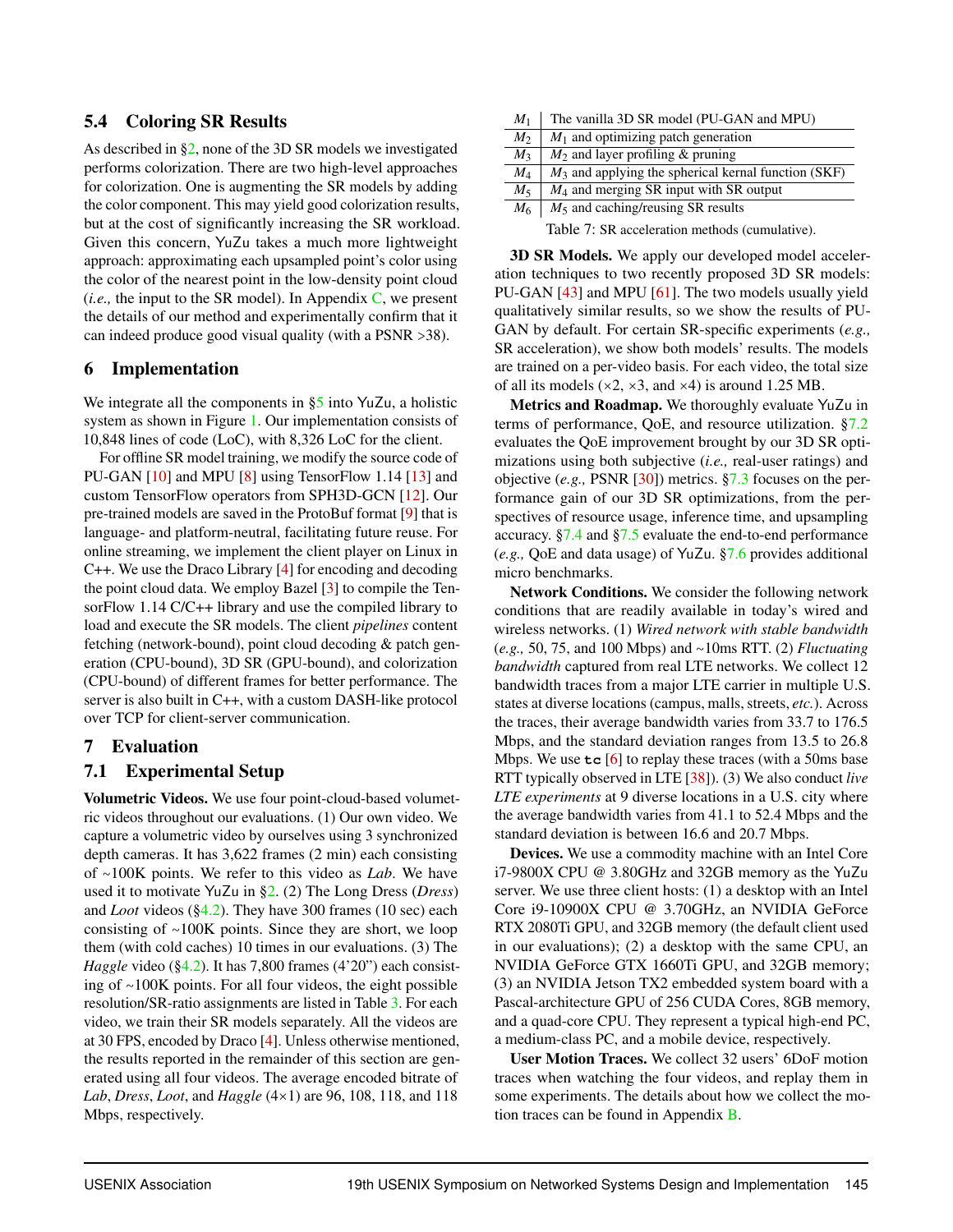<span id="page-10-4"></span><span id="page-10-0"></span>

 $^{2+}$  1x1 1x2 1x3 2x2 1x41x4D  $^{2+}$  1x1 1x2 1x3 2x2 1x4<br>Figure 8: PSNR of YuZu (left) and vanilla PU-GAN (right). 24

26

# <span id="page-10-2"></span>7.2 SR Quality

<span id="page-10-3"></span>PSNR

Subjective Ratings. Recall that in our user studies, we ask our participants to rate the SR results generated by our optimized SR scheme  $(\S_5.1)$ . Figure [15](#page-17-0) shows that SR brings a significant boost to the user-perceived QoE. For example, at 1m, compared to  $1\times1$ , the user-rated OoE increases by 37%, 75%, and 150% for  $1\times2$ ,  $1\times3$ , and  $1\times4$ , respectively;  $2\times2$  improves the QoE by 178% compared to  $2\times1$  ([§4.2\)](#page-4-0).

Objective Metric. We also examine how SR improves PSNR [\[30\]](#page-14-16), an objective metric of image quality. The methodology is as follows. We replay the 32 users' 6DoF motion traces of watching the videos under different SR settings, and save the rendered viewports as images  ${I_{SR}}$ . We then repeat the above process using the original videos  $(4\times1)$ , and capture the viewport images  ${I_{4\times1}}$ . We compute the PSNR values by comparing each image in  ${I_{SR}}$  with its corresponding image in  $\{I_{4\times1}\}\$ . Figure [8](#page-10-3) (left) shows the PSNR values for  $1\times1$ ,  $1\times2$ ,  $1\times3$ ,  $2\times2$ ,  $1\times4$ , and  $1\times4$  with reusing SR results (denoted as "1×4D") across all the captured viewports. We notice a significant increase of PSNR from  $1 \times 1$  to  $1 \times 2$ . The PSNR also increases marginally from  $1\times 2$  to  $1\times 4$ . Meanwhile, the PSNR change between 1×4 and 1×4D is negligible, indicating that caching and reusing SR results brings little impact on the perceived video quality (but drastic performance gain as shown in [§7.3\)](#page-10-1). The results of *Lab* are similar. Note that a PSNR value over 30 typically indicates good visual quality [\[22,](#page-13-4) [58\]](#page-15-17). Figure [8](#page-10-3) (right) shows the PSNR values for the unmodified PU-GAN model. The qualitatively similar results

Note the above results include the colorization step, which is Comparing Figure [15](#page-17-0) and Figure [8,](#page-10-3) we notice disparities between users' QoE ratings and PSNR values. This indicates

that image qualities of rendered 2D content do not directly reflect the perceived QoE of volumetric content. This is a key reason for developing the QoE model for volumetric videos.

## <span id="page-10-1"></span>7.3 SR Performance Breakdown

We now take a closer look at the effectiveness of each of our proposed methods for accelerating SR. As listed in Table [7,](#page-9-2) *M*<sup>1</sup> denotes the vanilla 3D SR model as the comparison baseline;  $M_2$  to  $M_6$  are our proposed SR acceleration methods in [§5.1](#page-5-0) and [§5.2.](#page-7-0) They are presented in a *cumulative* fashion, *i.e., M<sub>i</sub>* includes every feature of *M*<sub>*i*−1</sub> plus some new feature. The experiments are conducted using two 3D SR models (PU-GAN [\[43\]](#page-14-3) and MPU [\[61\]](#page-15-4)), 100Mbps wired network,  $4 \times SR$ , with network/compute resource adaptation ([§5.3\)](#page-8-0) disabled.

Figures [6](#page-10-0) and [7](#page-10-4) show the results of PU-GAN and MPU on the PC (2080Ti) and Jetson TX2 board, respectively. On the Jetson board, due to its low compute power (and mobile devices' small screen size), we reduce the original video's resolution from 100K to 20K points per frame (*i.e.,* the SR is from 5K to 20K points per frame). We consider four metrics: (1) maximum GPU memory usage (on Jetson TX2 we measure the system memory shared by GPU and CPU), (2) average upsampling speed (in FPS), (3) inference accuracy measured in EMD between each upsampled frame and the ground truth  $(4\times1)$ , and  $(4)$  visual consistency measured in EMD between each consecutive pair of upsampled frames.

As shown, on 2080Ti, for PU-GAN (MPU), compared to  $M_1, M_6$  reduces the GPU memory usage by 87% (90%), accelerates the upsampling by  $307 \times (542 \times)$ , improves the average upsampling accuracy by 24% (14%), and slightly improves the consistency. Also, each optimization  $(M_2$  to  $M_6)$  indi-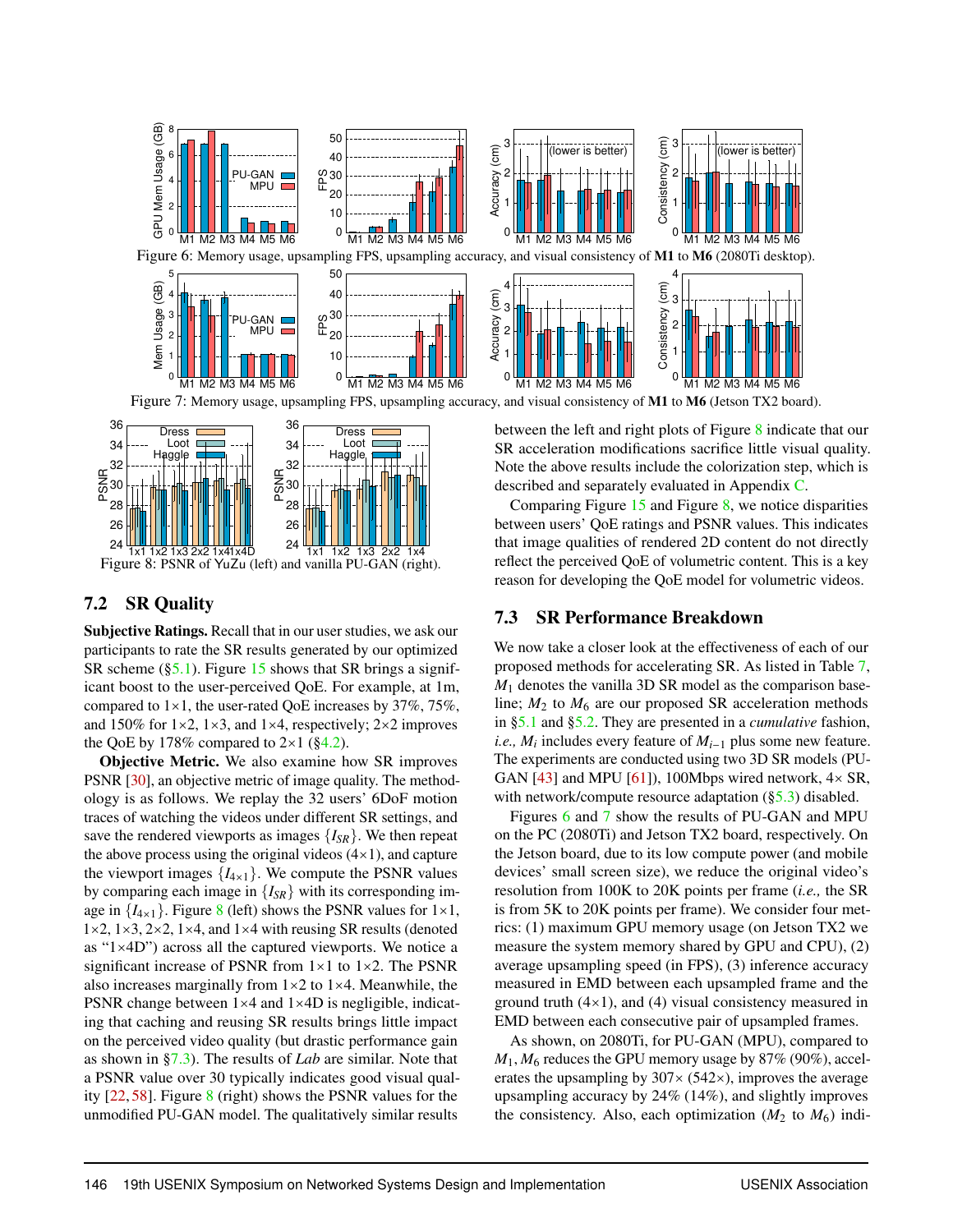<span id="page-11-2"></span>

Figure 9: Frame processing time breakdown. D&P: decoding and patch generation; SR: upsampling; Color: colorization, M&R: merging and rendering.

-140  $x^2$ AXD 2 P 2 LA AXD EVA  $\Omega$ 20 40 60 80  $\frac{4}{6}$ 100 Normolized QoE 50Mbps Figure 10: QoE over stable

> bandwidth ("D"=caching & reusing SR results).

75Mbps

 $\mu$ <sup>120</sup>

Normolized



Figure 11: Data usage over stable bandwidth.



0 20 40 60 80 100 Normalized Data Usage (%) Figure 12: QoE vs. Data usage over fluctuating bandwidth (LTE traces). 200

Ĥ

<span id="page-11-3"></span>



100

 $\widehat{\otimes}$ 150

Figure 13: QoE and data usage over live LTE networks. Figure 14: YuZu over ViVo.

curacy in the MPU model. Latency Breakdown. Figure [9](#page-11-2) shows the latency breakdown of processing an average frame using PU-GAN (*Lab* video, wired 100Mbps, 2080Ti desktop) under two settings:  $2\times 2$  and  $1\times 4$ . As shown, SR remains the most timeconsuming component. The breakdown for MPU is similar. The above results indicate the importance of SR acceleration.

vidually improves the upsampling speed and possibly other metric(s). The Jetson setup shows a similar trend. The two models (PU-GAN and MPU) we studied exhibit similar performance gains as we progressively apply our optimizations, except that MPU is less sensitive to  $M_5$ . This is because of the network structure difference between PU-GAN and MPU. Note that we do not apply M3 to MPU because our layerby-layer profiling  $(\S 5.1.1)$  reveals there is no layer that only makes a marginal contribution to the overall upsampling ac-

#### <span id="page-11-0"></span>7.4 Diverse Network Conditions

We evaluate the QoE of YuZu under different network conditions, using the four videos and the associated motion traces.

Stable Bandwidth. We first consider two stable bandwidth: 50Mbps and 75Mbps. Under each bandwidth profile, we run the full-fledged YuZu ("Full") and six statically configured YuZu instances:  $4 \times 1$ ,  $2 \times 2$ , and  $1 \times 4$  with and without SR result reusing. The QoE results are shown in Figure [10.](#page-11-2) We make several observations. First, when the bandwidth is low (50Mbps), 4×1 (without SR) gives the lowest (and even negative) QoE. This is because the limited bandwidth leads to high *network-incurred* stall when fetching high-resolution content; SR can effectively improve the QoE by using computation to compensate for the low bandwidth. Second, when the bandwidth increases to 75Mbps, 1×4 gives the lowest QoE due to the distortion and *computation-incurred* stall due to the high SR ratio. Instead, when the bandwidth is sufficient, the player should fetch the content with a higher quality (*e.g.,* 4×1D). Third, caching and reusing (C&R) the SR results improves the QoE when either the bandwidth is low (*e.g.,* 4×1 at 50Mbps), or the SR ratio is high (*e.g.,* 1×4). Under these two scenarios, C&R reduces the network and compute resource usage, respectively. The saved resources can be used to improve the content quality for other frames with more heterogeneity.

Figure [11](#page-11-2) compares the (normalized) data usage, which is defined as the total downloaded bytes including the SR models and meta data. Compared to 4×1, applying C&R reduces the data usage by 40.5%. Also, increasing the SR ratio reduces the data usage, *e.g.,* 1×4D consumes only 18.3% of the data compared to 4×1. The full-fledged YuZu with adaptation gives the overall best  $QoE$  (Figure [10\)](#page-11-2) and low data usage (Figure [11\)](#page-11-2) by balancing the compute and network resource consumption. Compared to 4×1, full YuZu reduces the data usage by 52.3% (50Mbps) and 41.9% (75Mbps) while boosting the QoE by 214% (50Mbps) and 78.3% (75Mbps).

Fluctuating Bandwidth. We repeat the above experiment over fluctuating bandwidth emulated using our collected LTE traces  $(\S7.1)$ . The results are shown in Figure [12,](#page-11-2) which considers both the data usage (x-axis) and the QoE (y-axis).  $4\times1$ yields the highest data usage; further applying  $C&R(4\times1D)$ not only reduces the data usage by 40.5%, but also increases the QoE by 61.8% due to reduced stall. The full YuZu further improves the QoE by 21.0% and reduces the average data usage by 8.2%. This is achieved through strategically fetching lower-quality blocks and using higher SR ratios. In addition, the full YuZu improves the QoE by 10.4% to 93.7%, compared to 1×4 and 2×2 with and without C&R.

Live LTE. We conduct live LTE experiments at 9 locations in a major U.S. city. As shown in Figure [13,](#page-11-3) the results are largely aligned with those in Figure [12,](#page-11-2) except for the lower  $QoE$  of  $4\times1$ . This is because of the lower bandwidth of live LTE throughout the test locations compared to the LTE traces used in Figure [12.](#page-11-2) Compared to  $4\times1$ , the full YuZu improves the QoE by 210.3% and reduces the data usage by 50.8%.

#### <span id="page-11-1"></span>7.5 YuZu vs. Existing Approaches

YuZu vs. Viewport-Adaptive Streaming. We compare YuZu with ViVo [\[27\]](#page-13-1), a recently proposed viewport-adaptive approach. Leveraging 6DoF motion prediction, ViVo determines what content to fetch and which quality to fetch based on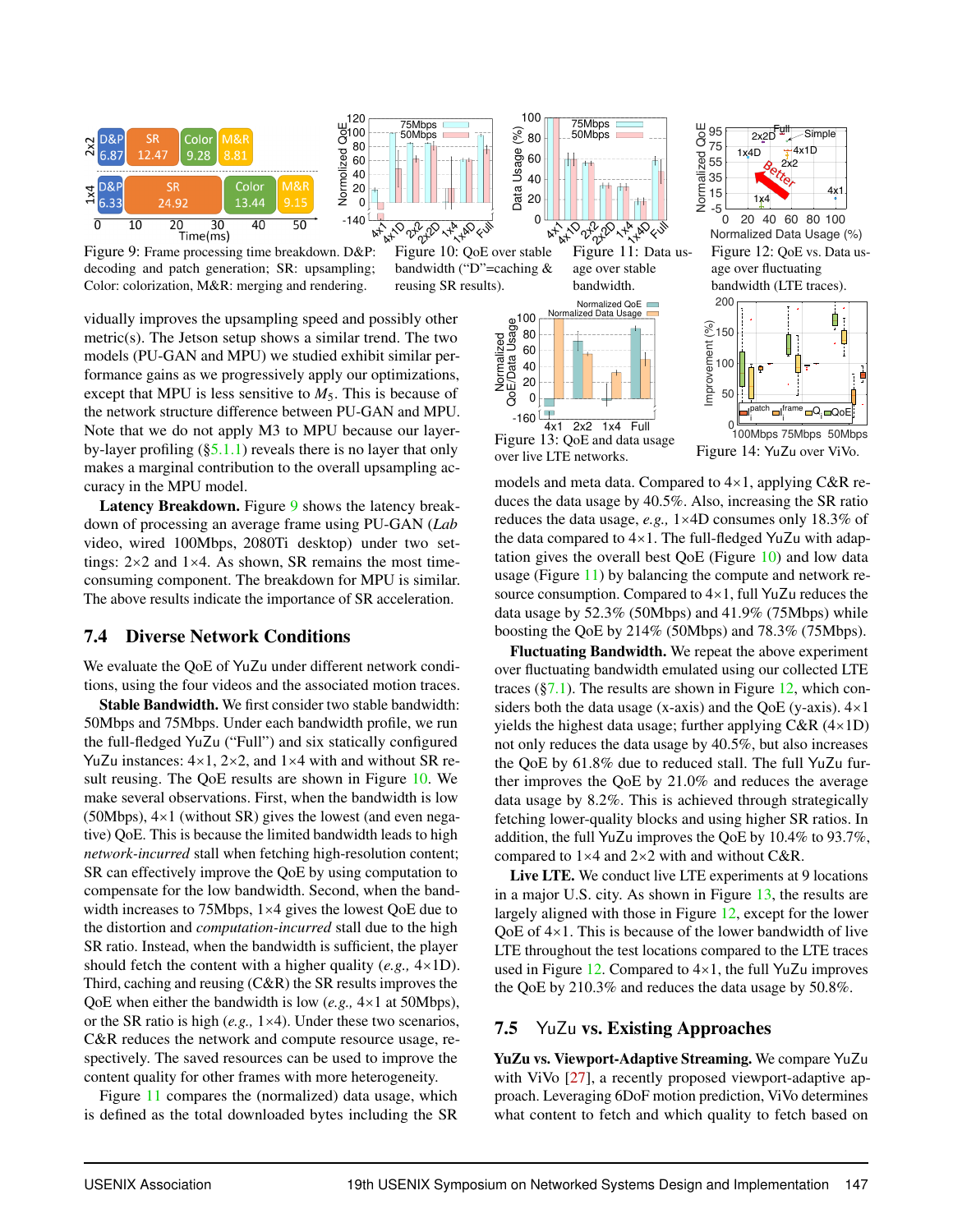predicted viewport and viewing distance. Similar viewportadaptive approaches are used in the other systems [\[41,](#page-14-1) [50\]](#page-14-2).

We develop a custom replication of ViVo on Linux in 7,101 LoC with the same set of configuration parameters. Figure [14](#page-11-3) shows the improvement brought by YuZu compared to ViVo in terms of the overall QoE and its three components (*Q<sup>i</sup>* , *I patch*  $I_i^{patch}$ , and  $I_i^{frame}$  $i<sub>i</sub>$ , see Eq. [8\)](#page-4-5), using all four videos and the users' motion traces.<sup>[4](#page-12-1)</sup> Note that both systems exhibit negligible stall so  $I_i^{stall}$  is not plotted. As shown, YuZu brings significant improvement on the average QoE (by 100.6% to 174.9%) and on each QoE component. YuZu outperforms ViVo due to three reasons. First, ViVo does not support SR, which YuZu leverages to boost the QoE. Second, ViVo's viewport adaptation approach becomes less effective when the whole scene appears inside the viewport (which oftentimes appears in our motion traces). SR does not suffer from this limitation. Third, to realize viewport adaptive streaming, ViVo has to perform 6DoF motion prediction, which is error-prone. In contrast, YuZu does not require motion prediction, and therefore exhibits more stable performance in particular when the motion is fast. Note that viewport-adaptation and SR are orthogonal approaches and can be *jointly* applied.

YuZu vs. Simple SR Adaptation. To demonstrate the efficacy of our network/compute resource adaptation design  $(\S5.3)$ , we compare it with a simple adaptation approach that differs in two aspects. First, unlike YuZu's *two-stage* adaptation, it only performs *single-stage* adaptation before downloading each chunk. Second, it employs a *deterministic* greedy algorithm that increases the SR ratio of each block within the finite horizon (in chronological order) until the QoE does not further improve. In contrast, YuZu employs a *probabilistic* greedy approach that is less vulnerable to a local maximum. We evaluate the simple adaptation algorithm using our LTE traces ([§7.4\)](#page-11-0) and plot its result as "Simple" in Figure [12.](#page-11-2) Compared to it, the full YuZu increases the average QoE by 11.4% and reduces the average data usage by 7.9%.

## <span id="page-12-0"></span>7.6 Micro Benchmarks and Resource Usage

We conduct experiments to show the following. (1) YuZu can work adaptively with different hardware (we compare the results on 2080Ti and 1660Ti; we also ported YuZu to an embedded system, see Figure [7\)](#page-10-4). (2) The main memory (∼5GB) and GPU memory (∼2GB) usage of YuZu is acceptable. (3) The (one-time) offline training time is non-trivial but acceptable, and the sizes of SR models are negligible  $\langle 0.2\%$ of the video size). The details can be found in Appendix [D.](#page-17-1)

# 8 Related Work

Volumetric Video Streaming. There exist only a few studies on point-cloud-based volumetric video streaming [\[25](#page-13-22)[–27,](#page-13-1) [31,](#page-14-18) [41,](#page-14-1)[50,](#page-14-2)[52,](#page-15-2)[59\]](#page-15-18). For example, DASH-PC [\[31\]](#page-14-18) extends DASH to volumetric videos. PCC-DASH [\[59\]](#page-15-18) is another DASH-based streaming scheme of compressed point clouds with bitrate adaptation support. ViVo [\[27\]](#page-13-1) introduces visibility-aware optimizations for volumetric video streaming. GROOT [\[41\]](#page-14-1) optimizes point cloud compression for volumetric videos. To the best of our knowledge, there is no existing work on applying 3D SR to volumetric video streaming.

Point Cloud SR. We can classify existing work on point cloud SR into two categories: optimization-based [\[16,](#page-13-23) [32\]](#page-14-19) and learning-based [\[43,](#page-14-3) [61,](#page-15-4) [63,](#page-15-5) [70\]](#page-15-6). Most learning-based approaches follow the workflow established in PU-Net [\[70\]](#page-15-6), which divides a point cloud into patches, learns multi-level point features of each patch, expands the features, and reconstructs the points from the features. All the above methods are designed for a *single* point cloud; they suffer from numerous limitations when applied to volumetric videos ([§2\)](#page-2-2).

Visual Quality Assessment of Point Clouds. The stateof-the-art visual quality assessment focuses on *static, non-SR* point clouds [\[23,](#page-13-24) [47,](#page-14-20) [60\]](#page-15-19). For example, using a data-driven approach, Meynet *et al.* [\[47\]](#page-14-20) present a full-reference visual quality metric for colored point clouds. Different from the above studies, we model the QoE of SR-enhanced volumetric video streaming. We address new challenges on modeling the impact of various factors such as the viewing distance, upsampling ratio, and SR incurred distortion  $(\S4)$ .

SR for Regular 2D Videos. NAS [\[67,](#page-15-20) [68\]](#page-15-7) is one of the first proposals that apply 2D SR to Internet video streaming. Other recent efforts on 2D SR include PARSEC [\[22\]](#page-13-4) for 360° panoramic video streaming, LiveNAS [\[39\]](#page-14-4) for live video streaming, and NEMO [\[66\]](#page-15-13) for mobile video streaming. In contrast, YuZu addresses numerous unique challenges ([§1\)](#page-1-1) on applying 3D SR to volumetric video streaming.

# 9 Concluding Remarks

In this paper, we conduct an in-depth investigation on applying 3D SR to streaming volumetric content. Our proposed QoE model and the YuZu system take a first and important step toward making SR-enhanced volumetric video streaming principled, practical, and affordable. YuZu demonstrates how a series of novel optimizations, which fill a 500× performance gap, as well as judicious network/compute resource adaptation can help significantly improve the QoE for volumetric video streaming.

# Acknowledgments

We thank the anonymous reviewers and our shepherd Anirudh Badam for their insightful comments. The research of Feng Qian was supported in part by a Cisco research award. The research of Bo Han was funded in part by 4-VA, a collaborative partnership for advancing the Commonwealth of Virginia.

<span id="page-12-1"></span><sup>4</sup>ViVo does not have the notion of patch; instead its basic adaptation unit is a cubic cell. To ensure fair comparisons, we further divide ViVo's cells into virtual "patches" with the same size as YuZu and assign to them its parent cell's corresponding quality level when calculating  $I_i^{patch}$ .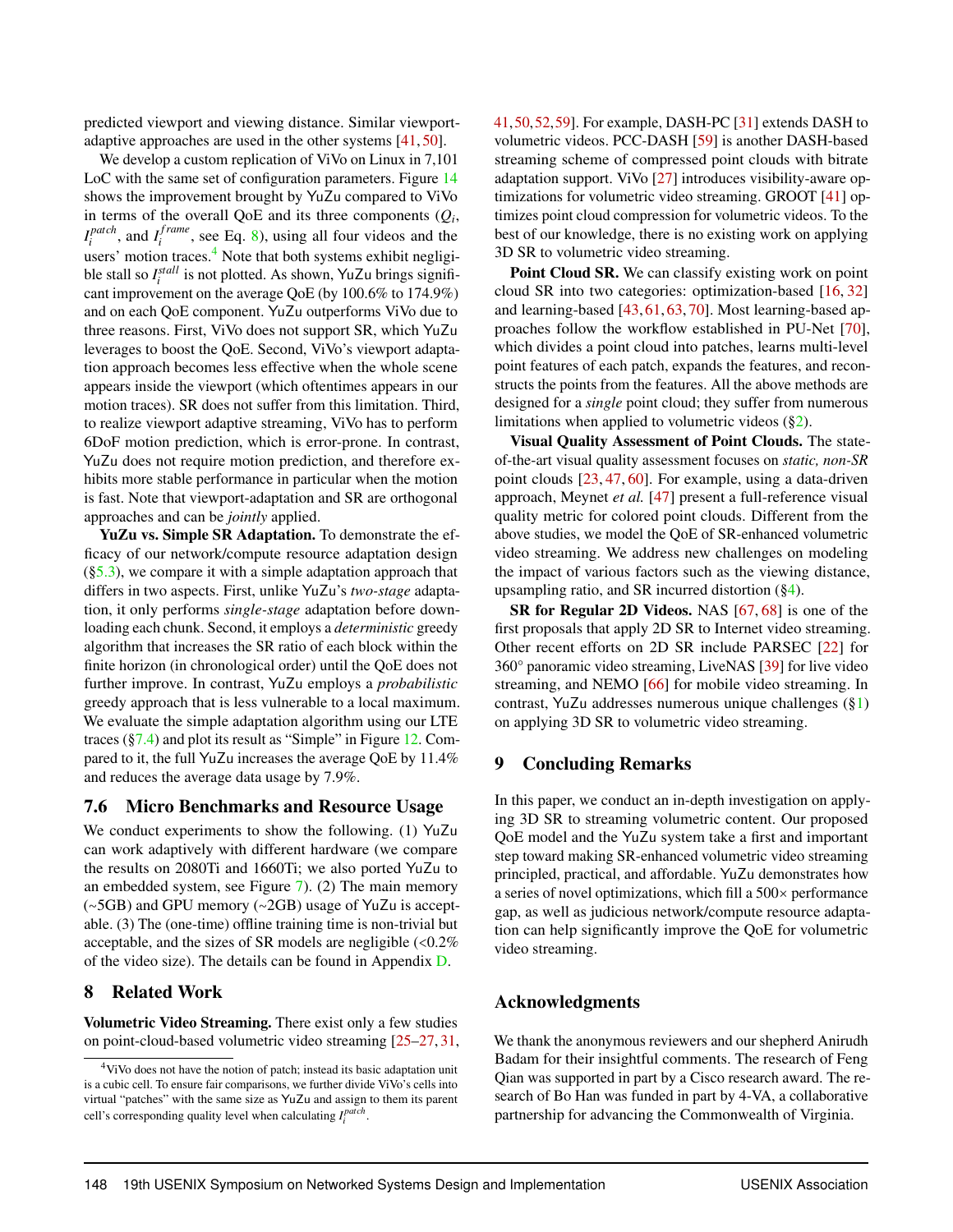## References

- <span id="page-13-5"></span>[1] 8i Voxelized Full Bodies (8iVFB v2) - Dynamic Voxelized Point Cloud Dataset. [http://plenodb.jpeg.](http://plenodb.jpeg.org/pc/8ilabs) [org/pc/8ilabs](http://plenodb.jpeg.org/pc/8ilabs).
- <span id="page-13-9"></span>[2] Amazon Mechanical Turk. [https://www.mturk.](https://www.mturk.com/) [com/](https://www.mturk.com/).
- <span id="page-13-20"></span>[3] Bazel. <https://bazel.build/>.
- <span id="page-13-19"></span>[4] Draco 3D Data Compression. [https://google.](https://google.github.io/draco/) [github.io/draco/](https://google.github.io/draco/).
- <span id="page-13-25"></span>[5] ITU-P.913: Methods for the subjective assessment of video quality, audio quality and audiovisual quality of Internet video and distribution quality television in any environment. [https://www.itu.int/rec/T-REC-P.](https://www.itu.int/rec/T-REC-P.913) [913](https://www.itu.int/rec/T-REC-P.913).
- <span id="page-13-21"></span>[6] Linux TC Man Page. [https://linux.die.net/man/](https://linux.die.net/man/8/tc) [8/tc](https://linux.die.net/man/8/tc).
- <span id="page-13-27"></span>[7] Magic Leap One. [https://www.magicleap.com/](https://www.magicleap.com/en-us/magic-leap-1) [en-us/magic-leap-1](https://www.magicleap.com/en-us/magic-leap-1).
- <span id="page-13-15"></span>[8] MPU. <https://github.com/yifita/3PU>.
- <span id="page-13-18"></span>[9] Protocol Buffers. [https://developers.google.](https://developers.google.com/protocol-buffers) [com/protocol-buffers](https://developers.google.com/protocol-buffers).
- <span id="page-13-14"></span>[10] PU-GAN. <https://github.com/liruihui/PU-GAN>.
- <span id="page-13-8"></span>[11] Qualtrics experience management platform. [https:](https://www.qualtrics.com/) [//www.qualtrics.com/](https://www.qualtrics.com/).
- <span id="page-13-17"></span>[12] SPH3D-GCN. [https://github.com/hlei-ziyan/](https://github.com/hlei-ziyan/SPH3D-GCN) [SPH3D-GCN](https://github.com/hlei-ziyan/SPH3D-GCN).
- <span id="page-13-16"></span>[13] TensorFlow 1.14. [https://github.com/](https://github.com/tensorflow/tensorflow/tree/r1.14) [tensorflow/tensorflow/tree/r1.14](https://github.com/tensorflow/tensorflow/tree/r1.14).
- <span id="page-13-28"></span>[14] The Octree Data Structure. [https://en.wikipedia.](https://en.wikipedia.org/wiki/Octree) [org/wiki/Octree](https://en.wikipedia.org/wiki/Octree).
- <span id="page-13-6"></span>[15] Video Multimethod Assessment Fusion. [https:](https://en.wikipedia.org/wiki/Video_Multimethod_Assessment_Fusion) [//en.wikipedia.org/wiki/Video\\_Multimethod\\_](https://en.wikipedia.org/wiki/Video_Multimethod_Assessment_Fusion) [Assessment\\_Fusion](https://en.wikipedia.org/wiki/Video_Multimethod_Assessment_Fusion), 2016.
- <span id="page-13-23"></span>[16] Marc Alexa, Johannes Behr, Daniel Cohen-Or, Shachar Fleishman, David Levin, and Claudio T. Silva. Computing and Rendering Point Set Surfaces. *IEEE Trans. on Visualization and Computer Graphics*, 9(1):3–15, 2003.
- <span id="page-13-11"></span>[17] Armen S Asratian, Tristan MJ Denley, and Roland Häggkvist. *Bipartite graphs and their applications*, volume 131. Cambridge university press, 1998.
- <span id="page-13-7"></span>[18] Athula Balachandran, Vyas Sekar, Aditya Akella, Srinivasan Seshan, Ion Stoica, and Hui Zhang. Developing a Predictive Model of Quality of Experience for Internet Video. In *Proceedings of ACM SIGCOMM*, 2013.
- <span id="page-13-12"></span>[19] Egon Balas and Paolo Toth. Branch and bound methods for the traveling salesman problem. 1983.
- <span id="page-13-26"></span>[20] Sergey Brin and Lawrence Page. The anatomy of a large-scale hypertextual web search engine. *Computer networks and ISDN systems*, 30(1-7):107–117, 1998.
- <span id="page-13-3"></span>[21] Hong Chang, Dit-Yan Yeung, and Yimin Xiong. Super-Resolution through Neighbor Embedding. In *Proceedings of CVPR*, 2004.
- <span id="page-13-4"></span>[22] Mallesham Dasari, Arani Bhattacharya, Santiago Vargas, Pranjul Sahu, Aruna Balasubramanian, and Samir Das. Streaming 360 degree Videos using Super-resolution. In *Proceedings of IEEE INFOCOM*, 2020.
- <span id="page-13-24"></span>[23] Rafael Diniz, Pedro Garcia Freitas, and Mylène C.Q. Farias. Towards a Point Cloud Quality Assessment Model Using Local Binary Patterns. In *Proceedings of the 12th International Conference on Quality of Multimedia Experience (QoMEX)*, 2020.
- <span id="page-13-10"></span>[24] Steven Fortune. Voronoi diagrams and delaunay triangulations. In *Comp. in Euclidean Geometry*, pages 225–265. World Sci., 1995.
- <span id="page-13-22"></span>[25] Serhan Gül, Dimitri Podborski, Thomas Buchholz, Thomas Schierl, and Cornelius Hellge. Low-latency cloud-based volumetric video streaming using head motion prediction. In *Proceedings of the 30th ACM Workshop on Network and Operating Systems Support for Digital Audio and Video*, pages 27–33, 2020.
- <span id="page-13-2"></span>[26] Serhan Gül, Dimitri Podborski, Jangwoo Son, Gurdeep Singh Bhullar, Thomas Buchholz, Thomas Schierl, and Cornelius Hellge. Cloud Rendering-based Volumetric Video Streaming System for Mixed Reality Services. In *Proceedings of ACM MMSys*, 2020.
- <span id="page-13-1"></span>[27] Bo Han, Yu Liu, and Feng Qian. ViVo: Visibility-Aware Mobile Volumetric Video Streaming. In *Proceedings of ACM MobiCom*, 2020.
- <span id="page-13-0"></span>[28] Jian He, Mubashir Adnan Qureshi, Lili Qiu, Jin Li, Feng Li, and Lei Han. Rubiks: Practical 360° Streaming for Smartphones. In *Proceedings of ACM MobiSys*, 2018.
- <span id="page-13-13"></span>[29] Qi He, Constantine Dovrolis, and Mostafa Ammar. On the predictability of large transfer tcp throughput. *ACM SIGCOMM Computer Communication Review*, 35(4):145–156, 2005.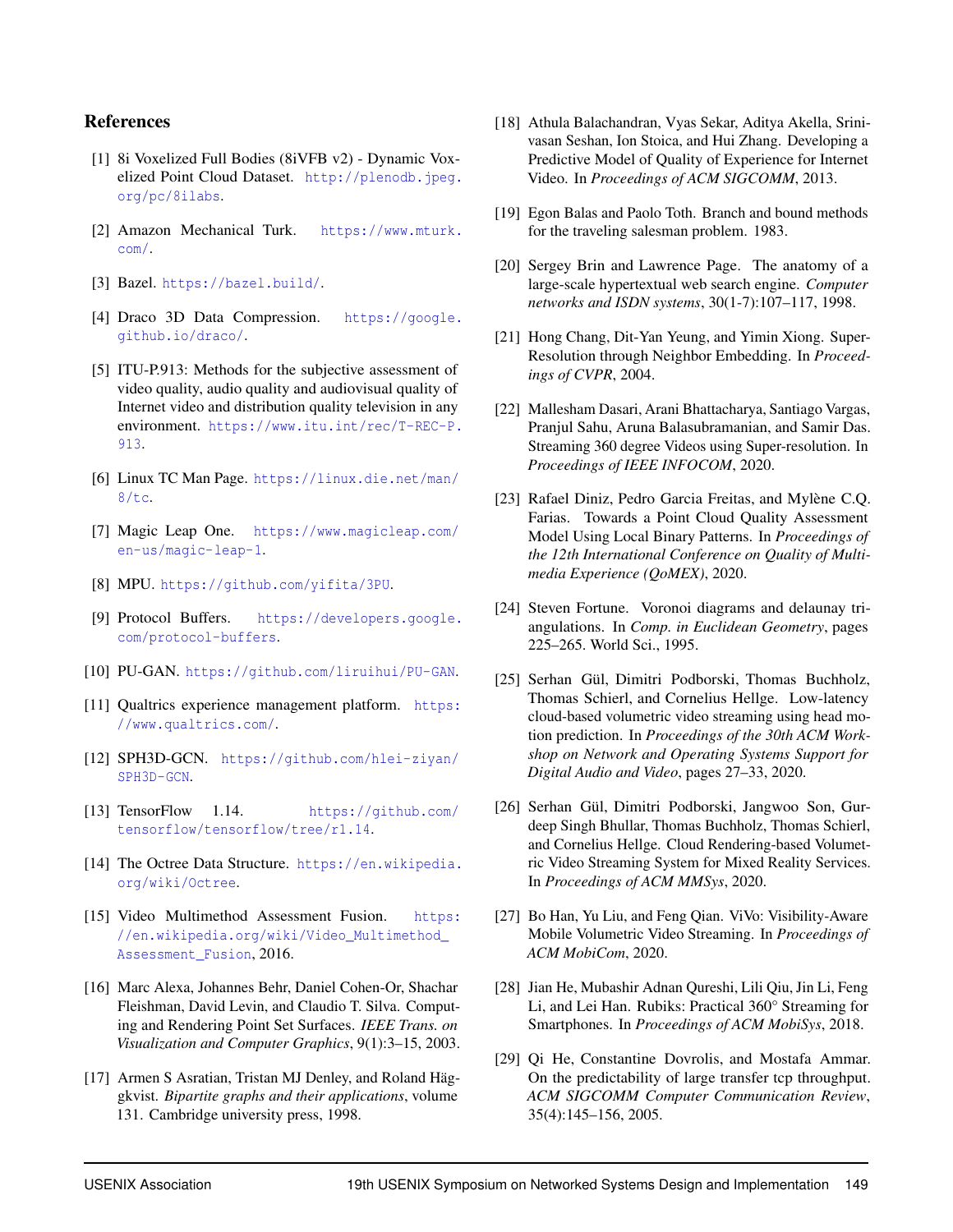- <span id="page-14-16"></span>[30] Alain Hore and Diemel Ziou. Image quality metrics: PSNR vs. SSIM. In *Proceedings of the 20th International Conference on Pattern Recognition*, pages 2366– 2369. IEEE, 2010.
- <span id="page-14-18"></span>[31] Mohammad Hosseini and Christian Timmerer. Dynamic Adaptive Point Cloud Streaming. In *Proceedings of ACM Packet Video*, 2018.
- <span id="page-14-19"></span>[32] Hui Huang, Shihao Wu, Minglun Gong, Daniel Cohen-Or, Uri Ascher, and Hao Zhang. Edge-Aware Point Set Resampling. *ACM Transactions on Graphics*, 32(1):9:1– 9:12, 2013.
- <span id="page-14-14"></span>[33] Te-Yuan Huang, Ramesh Johari, Nick McKeown, Matthew Trunnell, and Mark Watson. A Buffer-Based Approach to Rate Adaptation: Evidence from a Large Video Streaming Service. In *Proceedings of ACM SIG-COMM*, 2014.
- <span id="page-14-5"></span>[34] Yan Huang, Jingliang Peng, C.-C. Jay Kuo, and M. Gopi. A Generic Scheme for Progressive Point Cloud Coding. *IEEE Trans. on Vis. and Computer Graphics*, 14(2):440– 453, 2008.
- <span id="page-14-7"></span>[35] Erik Hubo, Tom Mertens, Tom Haber, and Philippe Bekaert. The Quantized kd-Tree: Efficient Ray Tracing of Compressed Point Clouds. In *Proceedings of IEEE Symposium on Interactive Ray Tracing*, 2006.
- <span id="page-14-9"></span>[36] Hanbyul Joo, Tomas Simon, Xulong Li, Hao Liu, Lei Tan, Lin Gui, Sean Banerjee, Timothy Scott Godisart, Bart Nabbe, Iain Matthews, Takeo Kanade, Shohei Nobuhara, and Yaser Sheikh. Panoptic studio: A massively multiview system for social interaction capture. *IEEE Transactions on Pattern Analysis and Machine Intelligence*, 2017.
- <span id="page-14-12"></span>[37] Julius Kammerl, Nico Blodow, Radu Bogdan Rusu, Suat Gedikli, Michael Beetz, and Eckehard Steinbach. Realtime Compression of Point Cloud Streams. In *Proceedings of International Conference on Robotics and Automation*, 2012.
- <span id="page-14-17"></span>[38] Ali Safari Khatouni, Marco Mellia, Marco Ajmone Marsan, Stefan Alfredsson, Jonas Karlsson, Anna Brunstrom, Ozgu Alay, Andra Lutu, Cise Midoglu, and Vincenzo Mancuso. Speedtest-like measurements in 3g/4g networks: The monroe experience. In *Proceedings of the 29th International Teletraffic Congress (ITC 29)*, pages 169–177, 2017.
- <span id="page-14-4"></span>[39] Jaehong Kim, Youngmok Jung, Hyunho Yeo, Juncheol Ye, and Dongsu Han. Neural-Enhanced Live Streaming: Improving Live Video Ingest via Online Learning. In *Proceedings of ACM SIGCOMM*, 2020.
- <span id="page-14-15"></span>[40] S. Kirkpatrick, C. D. Gelatt Jr., and M. P. Vecchi. Optimization by Simulated Annealing. *Science*, 220(4598):671–680, 1983.
- <span id="page-14-1"></span>[41] Kyungjin Lee, Juheon Yi, Youngki Lee, Sunghyun Choi, and Young Min Kim. GROOT: A Real-Time Streaming System of High-Fidelity Volumetric Videos. In *Proceedings of ACM MobiCom*, 2020.
- <span id="page-14-10"></span>[42] Huan Lei, Naveed Akhtar, and Ajmal Mian. Spherical Kernel for Efficient Graph Convolution on 3D Point Clouds. *IEEE Transactions on Pattern Analysis and Machine Intelligence*, 2020.
- <span id="page-14-3"></span>[43] Ruihui Li, Xianzhi Li, Chi-Wing Fu, Daniel Cohen-Or, and Pheng-Ann Heng. PU-GAN: A Point Cloud Upsampling Adversarial Network. In *Proceedings of ICCV*, 2019.
- <span id="page-14-8"></span>[44] Jyh-Ming Lien, Gregorij Kurillo, and Ruzena Bajcsy. Multi-camera tele-immersion system with real-time model driven data compression. *The Visual Computer*, 26(3):3–15, 2010.
- <span id="page-14-13"></span>[45] Hongzi Mao, Ravi Netravali, and Mohammad Alizadeh. Neural Adaptive Video Streaming with Pensieve. In *Proceedings of ACM SIGCOMM*, 2017.
- <span id="page-14-6"></span>[46] Rufael Mekuria, Kees Blom, and Pablo Cesar. Design, Implementation and Evaluation of a Point Cloud Codec for Tele-Immersive Video. *IEEE Trans. on Circuits and Systems for Video Technology*, 27(4):828–842, 2017.
- <span id="page-14-20"></span>[47] Gabriel Meynet, Yana Nehmé, Julie Digne, and Guillaume Lavoué. PCQM: A Full-Reference Quality Metric for Colored 3D Point Clouds. In *Proceedings of the 12th International Conference on Quality of Multimedia Experience (QoMEX)*, 2020.
- <span id="page-14-11"></span>[48] Carsten Moenning and Neil A Dodgson. Fast marching farthest point sampling. Technical report, University of Cambridge, 2003.
- <span id="page-14-0"></span>[49] Sergio Orts-Escolano, Christoph Rhemann, Sean Fanello, Wayne Chang, Adarsh Kowdle, Yury Degtyarev, David Kim, Philip Davidson, Sameh Khamis, Mingsong Dou, Vladimir Tankovich, Charles Loop, Qin Cai, Philip Chou, Sarah Mennicken, Julien Valentin, Vivek Pradeep, Shenlong Wang, Sing Bing Kang, Pushmeet Kohli, Yuliya Lutchyn, Cem Keskin, and Shahram Izadi. Holoportation: Virtual 3D Teleportation in Real-time. In *Proceedings of ACM UIST*, 2016.
- <span id="page-14-2"></span>[50] Jounsup Park, Philip A Chou, and Jeng-Neng Hwang. Volumetric media streaming for augmented reality. In *2018 IEEE Global communications conference (GLOBECOM)*, pages 1–6. IEEE, 2018.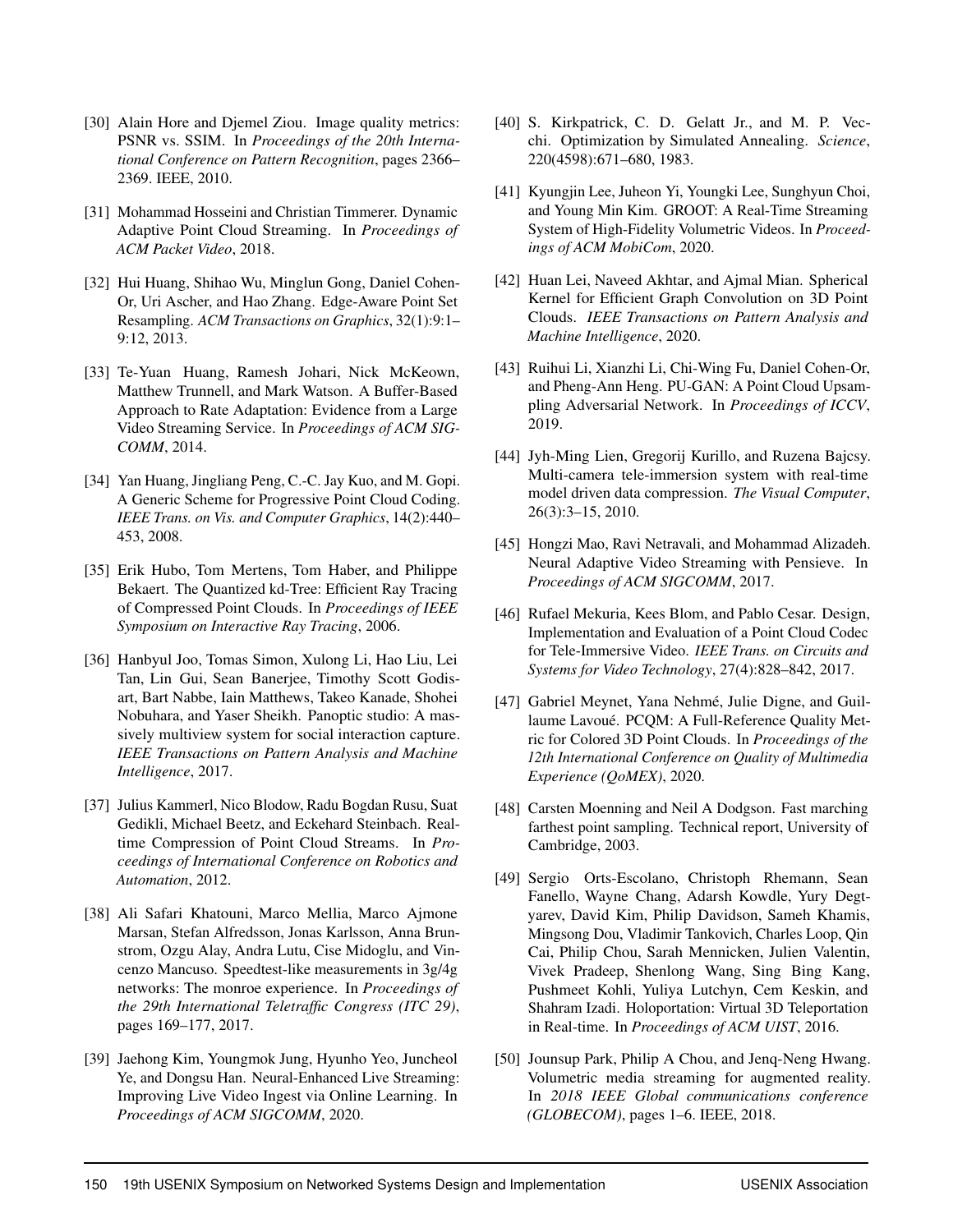- <span id="page-15-11"></span>[51] Charles R. Qi, Li Yi, Hao Su, and Leonidas J. Guibas. PointNet++: Deep Hierarchical Feature Learning on Point Sets in a Metric Space. In *Proceedings of Conference on Neural Information Processing Systems (NeurIPS)*, 2017.
- <span id="page-15-2"></span>[52] Feng Qian, Bo Han, Jarrell Pair, and Vijay Gopalakrishnan. Toward Practical Volumetric Video Streaming On Commodity Smartphones. In *Proceedings of ACM HotMobile*, 2019.
- <span id="page-15-0"></span>[53] Feng Qian, Bo Han, Qingyang Xiao, and Vijay Gopalakrishnan. Flare: Practical Viewport-Adaptive 360-Degree Video Streaming for Mobile Devices. In *Proceedings of ACM MobiCom*, 2018.
- <span id="page-15-8"></span>[54] Yossi Rubner, Carlo Tomasi, and Leonidas J Guibas. The earth mover's distance as a metric for image retrieval. *International journal of computer vision*, 40(2):99–121, 2000.
- <span id="page-15-14"></span>[55] Paul Scovanner, Saad Ali, and Mubarak Shah. A 3 dimensional SIFT descriptor and its application to action recognition. In *Proceedings of the 15th ACM International Conference on Multimedia*, pages 357–360, 2007.
- <span id="page-15-12"></span>[56] Yiru Shen, Chen Feng, Yaoqing Yang, and Dong Tian. Mining Point Cloud Local Structures by Kernel Correlation and Graph Pooling. In *Proceedings of CVPR*, 2018.
- <span id="page-15-15"></span>[57] Steven L Tanimoto, Alon Itai, and Michael Rodeh. Some matching problems for bipartite graphs. *Journal of the ACM (JACM)*, 25(4):517–525, 1978.
- <span id="page-15-17"></span>[58] Nikolaos Thomos, Nikolaos V Boulgouris, and Michael G Strintzis. Optimized transmission of jpeg2000 streams over wireless channels. *IEEE Transactions on image processing*, 15(1):54–67, 2005.
- <span id="page-15-18"></span>[59] Jeroen van der Hooft, Tim Wauters, Filip De Turck, Christian Timmerer, and Hermann Hellwagner. Towards 6DoF HTTP Adaptive Streaming Through Point Cloud Compression. In *Proceedings of ACM Multimedia*, 2019.
- <span id="page-15-19"></span>[60] Irene Viola, Shishir Subramanyam, and Pablo Cesar. A color-based objective quality metric for point cloud contents. In *Proceedings of the 12th International Conference on Quality of Multimedia Experience (QoMEX)*, 2020.
- <span id="page-15-4"></span>[61] Yifan Wang, Shihao Wu, Hui Huang, Daniel Cohen-Or, and Olga Sorkine-Hornung. Patch-based Progressive 3D Point Set Upsampling. In *Proceedings of CVPR*, 2019.
- <span id="page-15-21"></span>[62] Zhou Wang, Alan C Bovik, Hamid R Sheikh, and Eero P Simoncelli. Image quality assessment: From error visibility to structural similarity. *IEEE Transactions on Image Processing*, 13(4):600–612, 2004.
- <span id="page-15-5"></span>[63] Huikai Wu, Junge Zhang, and Kaiqi Huang. Point cloud super resolution with adversarial residual graph networks. In *arXiv preprint arXiv:1908.02111*, 2019.
- <span id="page-15-16"></span>[64] Francis Y. Yan, Hudson Ayers, Chenzhi Zhu, Sadjad Fouladi, James Hong, Keyi Zhang, Philip Levis, and Keith Winstein. Learning in situ: a randomized experiment in video streaming. In *Proceedings of USENIX NSDI*, 2020.
- <span id="page-15-3"></span>[65] Jianchao Yang, John Wright, Thomas S. Huang, and Yi Ma. Image Super-Resolution Via Sparse Representation. *IEEE Transactions on Image Processing*, 19(11):2861–2873, 2010.
- <span id="page-15-13"></span>[66] Hyunho Yeo, Chan Ju Chong, Youngmok Jung, Juncheol Ye, and Dongsu Han. NEMO: Enabling Neuralenhanced Video Streaming on Commodity Mobile Devices. In *Proceedings of ACM MobiCom*, 2020.
- <span id="page-15-20"></span>[67] Hyunho Yeo, Sunghyun Do, and Dongsu Han. How will Deep Learning Change Internet Video Delivery? In *Proceedings of ACM HotNets*, 2017.
- <span id="page-15-7"></span>[68] Hyunho Yeo, Youngmok Jung, Jaehong Kim, Jinwoo Shin, and Dongsu Han. Neural Adaptive Content-aware Internet Video Delivery. In *Proceedings of USENIX OSDI*, 2018.
- <span id="page-15-9"></span>[69] Xiaoqi Yin, Abhishek Jindal, Vyas Sekar, and Bruno Sinopoli. A Control-Theoretic Approach for Dynamic Adaptive Video Streaming over HTTP. In *Proceedings of ACM SIGCOMM*, 2015.
- <span id="page-15-6"></span>[70] Lequan Yu, Xianzhi Li, Chi-Wing Fu, Daniel Cohen-Or, and Pheng-Ann Heng. PU-Net: Point Cloud Upsampling Network. In *Proceedings of CVPR*, 2018.
- <span id="page-15-1"></span>[71] Anlan Zhang, Chendong Wang, Bo Han, and Feng Qian. Efficient volumetric video streaming through super resolution. In *Proceedings of the 22nd International Workshop on Mobile Computing Systems and Applications*, pages 106–111, 2021.

# Appendices

# <span id="page-15-10"></span>A Evaluation of QoE Gain Brought by SR

We study the QoE model for  $q_{i,j}$  (Eq. [2\)](#page-4-2) while keeping  $I_i^{patch}$ *i* , *I f rame*  $i_j^{frame}$ , and  $I_i^{stall}$  as zero. This allows us to measure the impact of SR without interference from other factors.

We use the four videos introduced in [§4.2](#page-4-0) for the experiment. We apply our optimized PU-GAN algorithm (details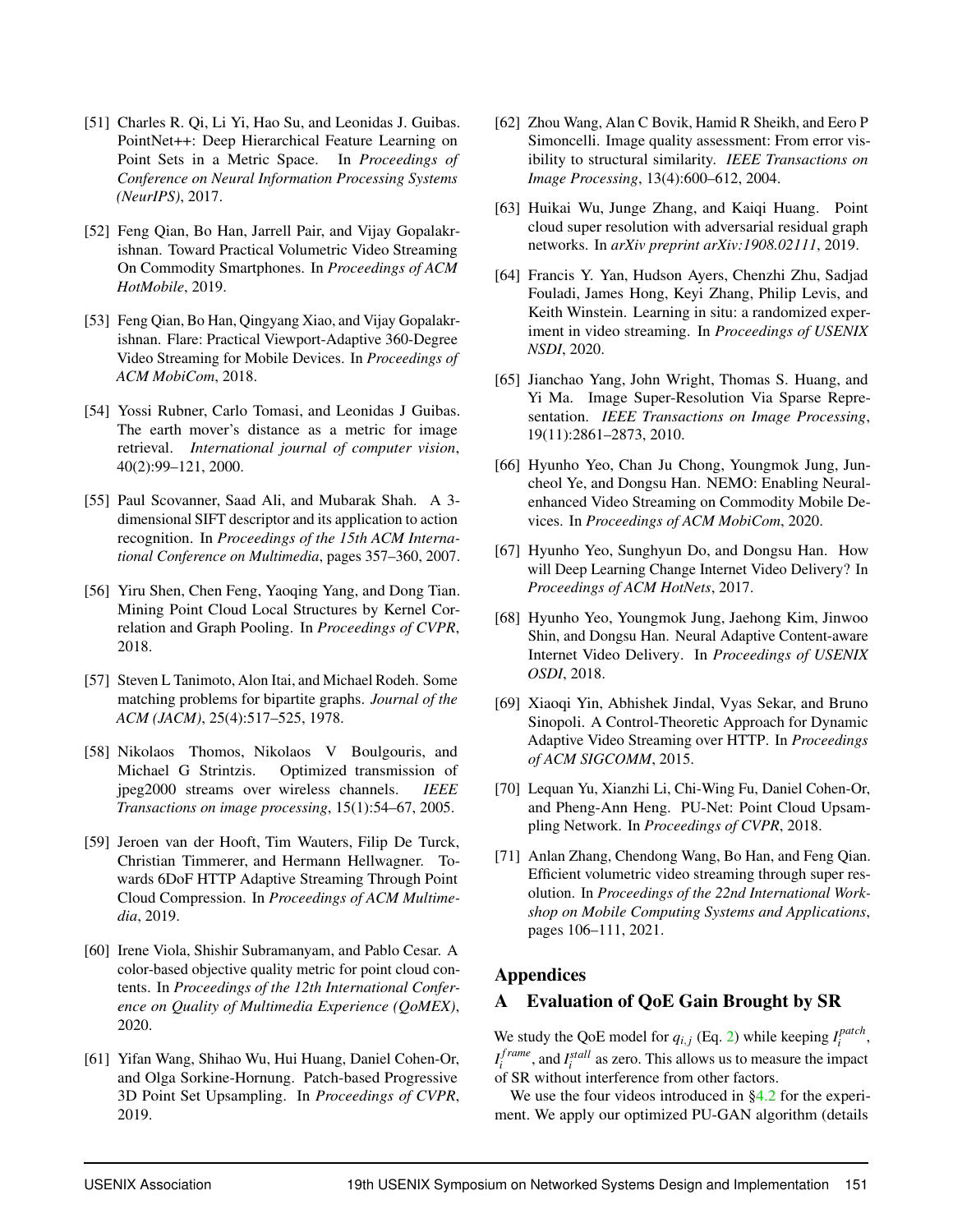in [§5.1\)](#page-5-0) to perform upsampling, and create  $\binom{8}{2}$  $_{2}^{8}$ ) = 28 video clips where each clip contains 2 out of 8 versions in Table [3](#page-5-1) side by side (in a random order). This approach is known as the double stimulus comparison scale (DSCS) method [\[5\]](#page-13-25) as recommended by ITU (International Telecommunication Union). We repeat the above process for four viewing distances: 1m, 2m, 3m, and 4m, which are determined from a separate IRB-approved user study whose details are described in Appendix [B.](#page-16-0) To maintain a fixed viewing distance *d*, we display the viewport at *d* meters in front of and facing the viewer. We generate 112 video clips at 4K resolution for each video segment.

Next, we design a survey using Qualtrics [\[11\]](#page-13-8) and publish it on Amazon Mechanical Turk (AMT) [\[2\]](#page-13-9). In the survey, we invite each paid AMT subject to view the 112 clips of a random video segment (out of the 4 videos) in a random order. After watching each clip, the subject is asked to rate which side provides a better QoE through 7 choices ("left looks {much better, better, slightly better, similar to, slightly worse, worse, much worse} than right"). We have collected 512 subjects' responses with a total number of 57,344 ratings. We show the demographics of the participants in Table [2.](#page-4-1)

Figure [15](#page-17-0) shows the average ratings of the 8 versions across all the users. The four subplots correspond to the four viewing distances. We make four observations. First, when the viewing distance is short, SR can effectively boost the QoE. For example, at 1m, compared to  $1\times1$ , the (user-rated) QoE increases by 37%, 75%, 150% for  $1\times 2$ ,  $1\times 3$ , and  $1\times 4$ , respectively;  $2\times 2$ improves the QoE by  $178\%$  compared to  $2\times1$ . Second, under the same point density, the upsampled version's QoE is usually lower than the original content's QoE, in particular when the SR ratio is large. This is caused by SR's distortion. However, the gap tends to reduce as the SR ratio decreases. Third, SR's gain diminishes as the distance increases, because the rendered object becomes smaller in the view. Note that the scores for different distances are not directly comparable. Fourth, the four video segments exhibit similar trends (figure not shown).

Converting User Ratings to Numerical Scores. For a given tuple of (user, viewing distance, video segment), we construct a weighted directed graph for the user based on his/her ratings, where the nodes are the 8 schemes. Assume a video clip contains schemes A (on the left) and B (on the right). If the user thinks that the left (right) is much better, better, or slightly better than the right (left), we add an edge from B to A (A to B) with a weight of 3, 2, and 1, respectively. If the user thinks that the left is similar to the right, we add two edges between A and B, one from A to B and the other from B to A, with both edges' weights set to 0. We then normalize the weights of all the edges to  $[0,1]$  and apply the PageRank algorithm [\[20\]](#page-13-26) to each graph to compute the weight of every node. We then use the weights (multiplied by 10 for easy interpretation) as the numerical scores of the 8 schemes for the corresponding (user, viewing distance, video segment) tuple. Finally, for each of the 8 schemes under a given viewing distance, we average the numerical scores across all the tuples (of that viewing distance) to obtain the results shown in Figure [15.](#page-17-0) Note that for each viewing distance, the weights of all the schemes (in each of the graphs) add up to 1. As a result, the numerical scores of the same scheme for different viewing distances are not directly comparable.

# <span id="page-16-0"></span>B User Study for Collecting 6DoF Motion Traces

We conducted a separate IRB-approved user study for collecting 6DoF motion traces of volumetric videos. Specifically, it captured the viewport trajectories of 32 users who watched the four video segments (*Lab*, *Dress*, *Loot*, *Haggle*) introduced in [§2](#page-2-2) and [§4.2](#page-4-0) through either a mixed reality headset (Magic Leap One [\[7\]](#page-13-27)) or an Android smartphone. We developed custom volumetric video players for both device types. The 6DoF motion data (yaw, pitch, roll, X, Y, Z) was captured at the granularity of 30 Hz. The participants are diverse in terms of their education level (from freshman to Ph.D.), gender (16 females), and age (from 22 to 57). We determine the viewing distances used in [§4.2](#page-4-0) by analyzing the above traces. As shown in Figure [16,](#page-17-2) about 70% of the viewing distances are less than 4m. Therefore, we set the maximum viewing distance to be 4m for our user studies, and select the other three distances by evenly dividing this maximum distance into four ranges (*i.e.,* at 1, 2, and 3m).

# <span id="page-16-1"></span>C Colorization Algorithm of YuZu and its Evaluation

Recall from [§5.4](#page-9-0) that YuZu takes a lightweight approach to color the SR results: it approximates each upsampled point's color using the color of the nearest point in the low-density point cloud (*i.e.,* the input to the SR model).

YuZu employs two mechanisms to speed up the nearest point search. First, the search is performed on an octree [\[14\]](#page-13-28), which recursively divides a point cloud (as the root node) into eight octants, each associated with a child node. The levels of detail of the point cloud are controlled by the height of the tree. Performing nearest point search on an octree has a low complexity of *O*(*logN*) where *N* is the number of nodes in the tree.

Second, YuZu caches and reuses the results of previously searched points. The cache is indexed by a point's discretized coordinates, and the cached value is the color looked up from the octree. When coloring an upsampled point, YuZu first performs cache lookup in  $O(1)$ ; upon a hit, the cached color will be directly used as the color of the point; otherwise, YuZu performs a full octree search and adds the search result to the cache. The discretization granularity incurs a tradeoff between colorization performance and quality. We empirically observe that a discretization granularity of 1cm<sup>3</sup> can yield good visual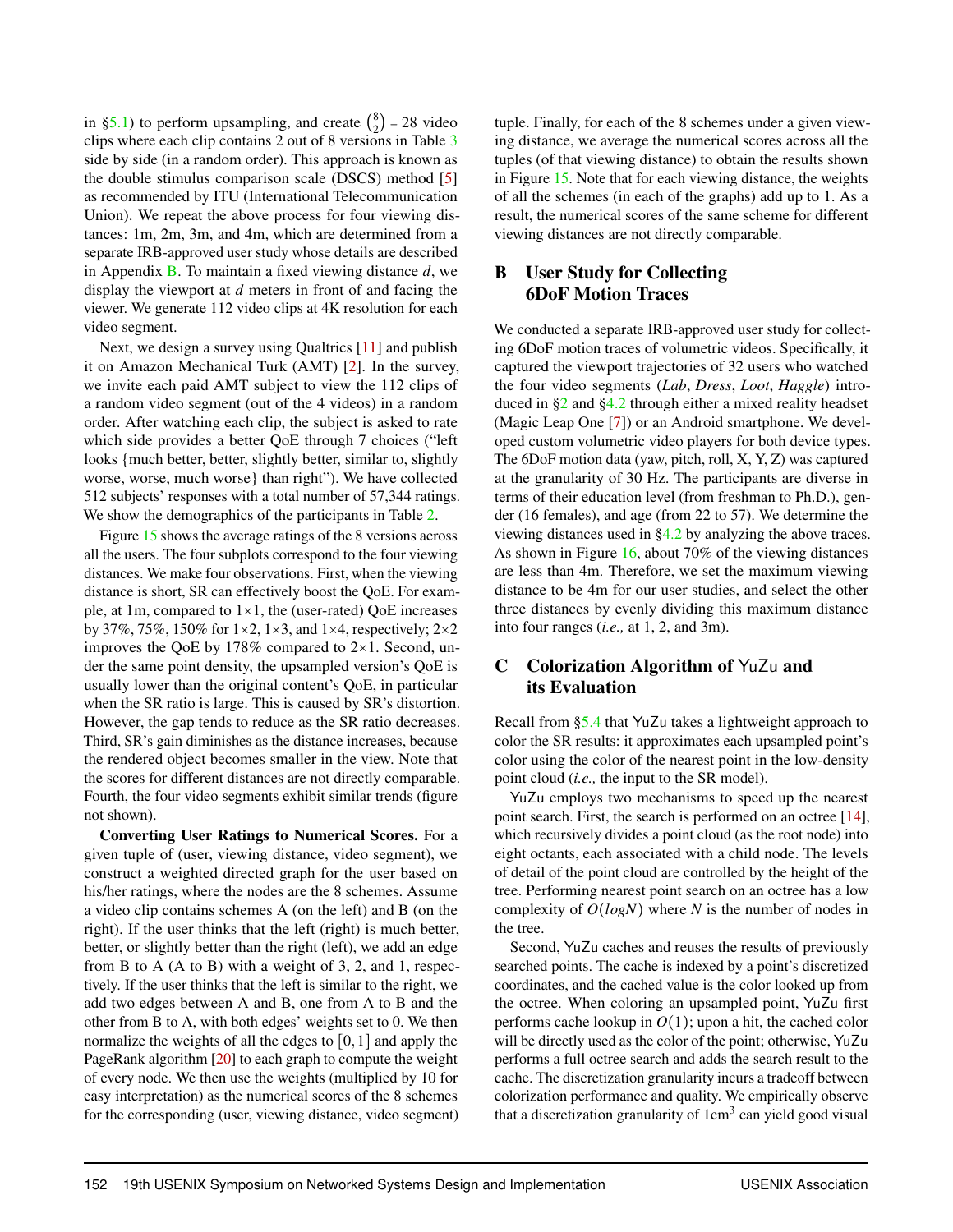<span id="page-17-0"></span>

<span id="page-17-2"></span>Figure 15: The average ratings of the 8 versions across all the users watching all the four video segments (*Long Dress*, *Loot*, *Band*, and *Haggle*).



Figure 16: Distribution of viewing distance in our motion traces.



We also notice opportunities for further improving the colorization quality. For example, the nearest point approach can be generalized into interpolating the nearest *k* points' colors; it can also be used in conjunction with DNN-based colorization, which may be more suitable for patches with complex, heterogeneous colors. Nevertheless, these enhancements inevitably increase the runtime overhead. We will explore them in future work.

Evaluation of Quality of Colorization. To evaluate the quality of the colorization step alone, we employ the approach in [§7.2](#page-10-2) where we use PSNR to objectively assess the image quality of rendered viewports. Specifically, we calculate the PSNR values by comparing  $\{I_{4\times1}^{NP-Color}\}$  (defined below) with {*I*4×1} (defined in [§7.2\)](#page-10-2), using the *Dress* and *Loot* videos and the real users' motion traces (Appendix  $B$ ). The viewport images of  $\{I_{4\times1}^{NP-Color}\}$  are obtained as follows: (1) remove the color from the original  $(4\times1)$  video; (2) apply the above nearest-point (NP) colorization method to the video generated in Step  $(1)$ , using the  $1\times1$  video as the low-resolution point cloud stream from which the colors are picked; (3) replay the same motion traces to render the viewport images for the video colored in Step (2). The PSNR values of  $\{I_{4\times1}^{NP-Color}\}$  are 38.09±2.44 and 44.15±2.59 for *Dress* and *Loot*, respectively, indicating the high fidelity of colors produced by our method. The above numbers are much higher than the PSNR values in Figure [8](#page-10-3) (which also includes the colorization step) due to the following reason. PSNR and many other 2D image metrics such as SSIM [\[62\]](#page-15-21) perform a pixel-wise comparison between two images. In the case of Figure [8,](#page-10-3) a tiny position shift of a 3D point may result in an also tiny position shift of its projected 2D pixel, leading to a pixel mismatch and thus a decreased PSNR score. This problem does not appear in the

<span id="page-17-3"></span>

Figure 17: Impact of hardware and computation-aware adaptation.

colorization step.

#### <span id="page-17-1"></span>D Additional Micro Benchmarks

The following micro benchmark results are generated using the PU-GAN model. The results for the MPU model are qualitatively similar.

Impact of Computation-aware Adaptation. 3D SR demands considerable compute resources. Figure [17](#page-17-3) demonstrates the impact of hardware and computation-aware adaptation, using the *Lab* video. Figure [17](#page-17-3) considers two GPUs: a more powerful 2080Ti GPU and a less powerful 1060Ti GPU. It also considers two adaptation schemes: the full network/compute adaptation scheme described in [§5.3](#page-8-0) ("Full") and a computation-agnostic scheme that only adapts according to the network bandwidth ("Basic"). The Basic scheme works as follows. (1) It assumes that SR takes no time to complete; (2) it disables  $2\times 2$  and  $1\times 4$  (otherwise the QoE will degrade too much due to excessive stalls). Under the above setup, each bandwidth setting in Figure [17](#page-17-3) has four schemes:  ${2080Ti, 1660Ti} \times {Full, Basic}$ . As shown, when there is sufficient bandwidth, the QoE differences among the four schemes are small, because the player is more likely to fetch  $3\times1$  and  $4\times1$  blocks that do not require SR. However, when the bandwidth becomes low, the difference between 2080Ti and 1060Ti becomes noticeable, and the gap between Full and Basic is even larger. The Basic scheme yields much lower QoE scores because it ignores SR's computation overhead, leading to excessive stalls.

Memory Usage. We measure the client-side memory usage when streaming the *Lab* video over 50Mbps bandwidth (which leads to extensive invocations of SR). On the 2080Ti